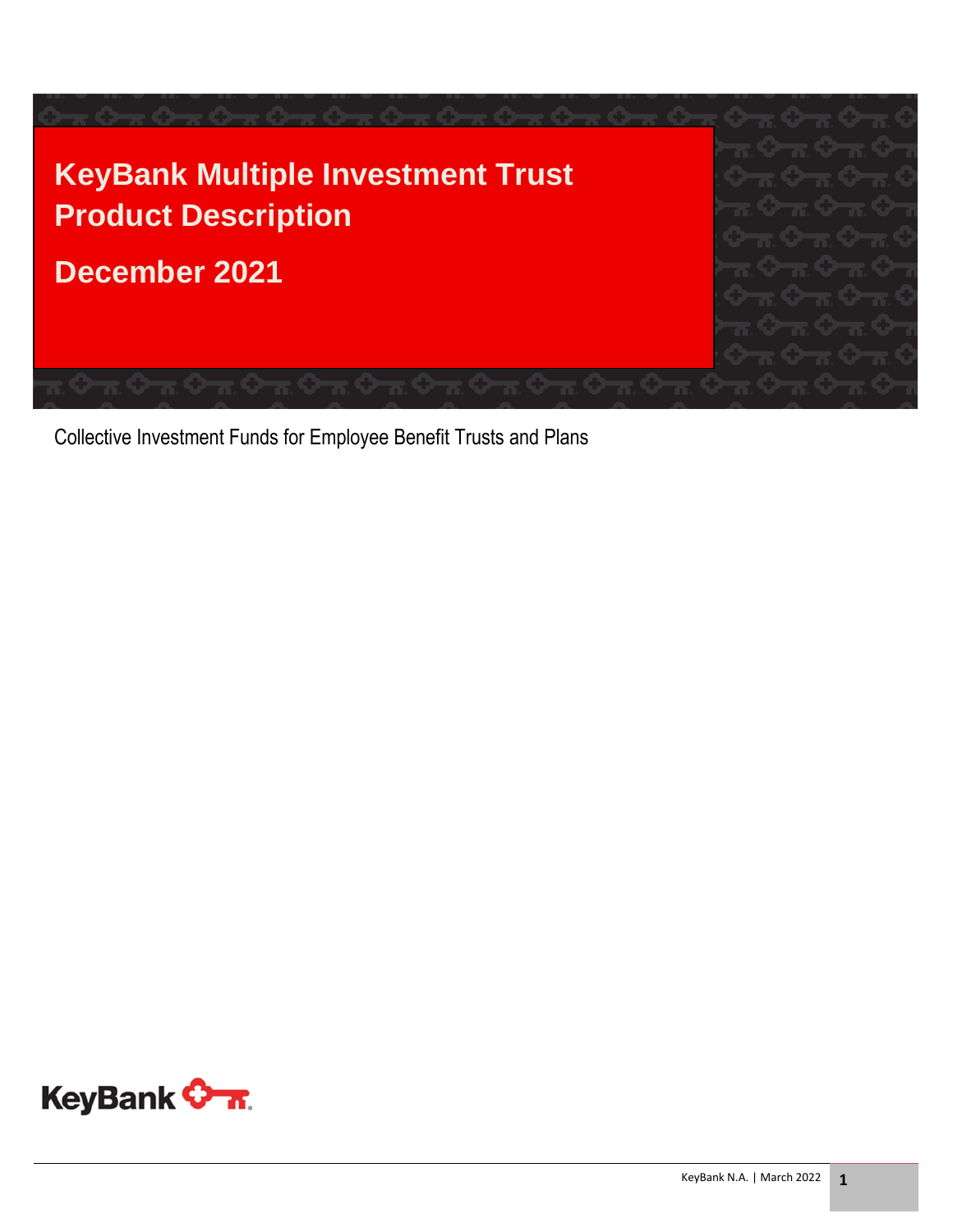### KeyBank Multiple Investment Trust Product Description and Disclosures 2021

The KeyBank Multiple Investment Trust For Employee Benefit Trusts (the "MIT") is a collective investment fund for employee benefit trusts and plans consisting of a number of investment funds (each, a "Fund" and collectively, the "Funds") the names and investment objectives of which are set forth in the Investment Objectives listed under each MIT Fund Investment Policy. The attendant risks of investing in the MIT are described herein. No assurances can be given that any of the Funds will achieve its investment objective. The MIT is intended to provide sponsors, trustees and investment managers of employee benefit trusts and plans with a cost-effective, administratively convenient vehicle that can be integrated into an investment program for employee benefit trusts and plans.

THE KEYBANK MULTIPLE INVESTMENT TRUST FOR EMPLOYEE BENEFIT FUNDS ("MIT") IS MAINTAINED IN RELIANCE UPON AN EXEMPTION FROM REGISTRATION UNDER THE UNITED STATES SECURITIES ACT OF 1933, AS AMENDED, THE SECURITIES EXCHANGE ACT OF 1934, AS AMENDED AND THE INVESTMENT COMPANY ACT OF 1940, AS AMENDED, FOR INTERESTS IN A COLLECTIVE INVESTMENT FUND MAINTAINED BY A BANK FOR EMPLOYEE BENEFIT TRUSTS AND PLANS. NOTHING IN THIS PRODUCT DESCRIPTION SHALL BE DEEMED TO MAKE SUCH EXEMPTIONS INAPPLICABLE. NO PUBLIC MARKET WILL DEVELOP FOR THE UNITS OF PARTICIPATION OF THE MIT. THE UNITS OF PARTICIPATION ARE NOT TRANSFERABLE OR REDEEMABLE EXCEPT UPON SATISFACTION OF CERTAIN CONDITIONS AND SUBJECT TO THE RESTRICTIONS DESCRIBED UNDER "WITHDRAWALS FROM THE MIT".

THE UNITS OF PARTICIPATION IN THE MIT HAVE NOT BEEN REGISTERED WITH OR APPROVED BY THE UNITED STATES SECURITIES AND EXCHANGE COMMISSION OR ANY SECURITIES REGULATORY AUTHORITY OF ANY STATE, NOR HAS ANY SUCH COMMISSION OR REGULATORY AUTHORITY PASSED UPON THE ACCURACY OR ADEQUACY OF THIS PRODUCT DESCRIPTION.

PROSPECTIVE INVESTORS ARE NOT TO CONSTRUE THE CONTENTS OF THIS PRODUCT DESCRIPTION AS INVESTMENT, TAX, OR LEGAL ADVICE. THIS PRODUCT DESCRIPTION, AS WELL AS THE NATURE OF THE INVESTMENT, SHOULD BE REVIEWED BY EACH PROSPECTIVE INVESTOR AND ITS INVESTMENT, TAX OR OTHER ADVISORS, OR ITS ACCOUNTANTS OR LEGAL COUNSEL.

EXCEPT FOR CERTAIN PERSONS IDENTIFIED IN THIS PRODUCT DESCRIPTION, NO PERSON IS AUTHORIZED TO GIVE ANY INFORMATION OR TO MAKE ANY REPRESENTATION NOT CONTAINED IN THIS PRODUCT DESCRIPTION, AND, IF GIVEN OR MADE, SUCH OTHER INFORMATION OR REPRESENTATION MUST NOT BE RELIED UPON.

THIS PRODUCT DESCRIPTION CONTAINS SUMMARIES, BELIEVED TO BE ACCURATE, OF CERTAIN TERMS OF CERTAIN DOCUMENTS RELATING TO THE MIT, INCLUDING THE DECLARATION OF TRUST. REFERENCE IS HEREBY MADE TO THE ACTUAL DOCUMENTS, WHICH WILL BE FURNISHED TO PROSPECTIVE INVESTORS ON THEIR REQUEST. FOR COMPLETE INFORMATION CONCERNING THE RIGHTS AND OBLIGATIONS OF THE PARTIES THERETO, ALL SUCH SUMMARIES ARE QUALIFIED IN THEIR ENTIRETY BY THIS REFERENCE. THE ACTUAL DOCUMENTS SHOULD ALSO BE REVIEWED BY EACH PROSPECTIVE INVESTOR AND ITS INVESTMENT, TAX OR OTHER ADVISORS, OR ITS ACCOUNTANTS OR LEGAL COUNSEL.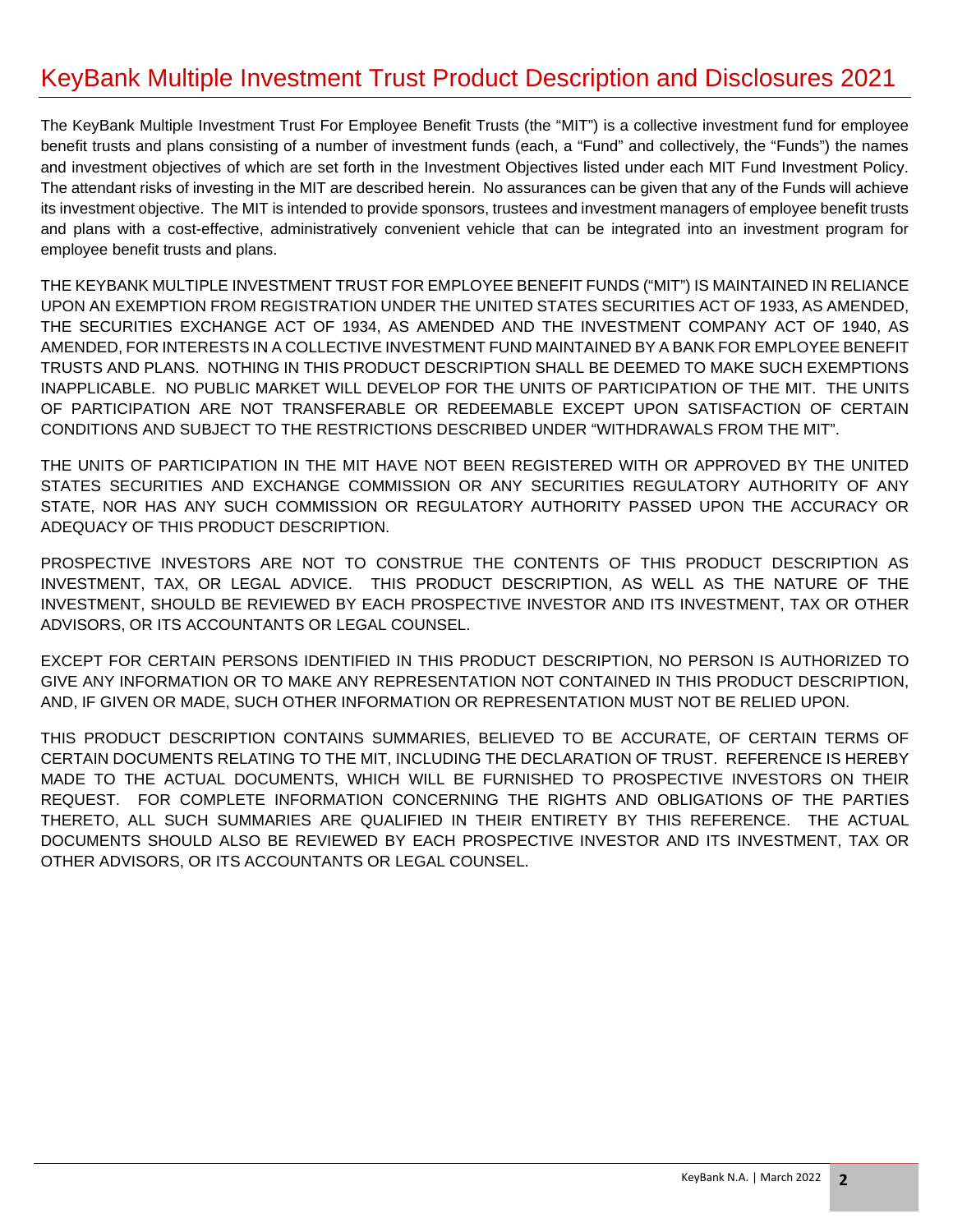# **Contents**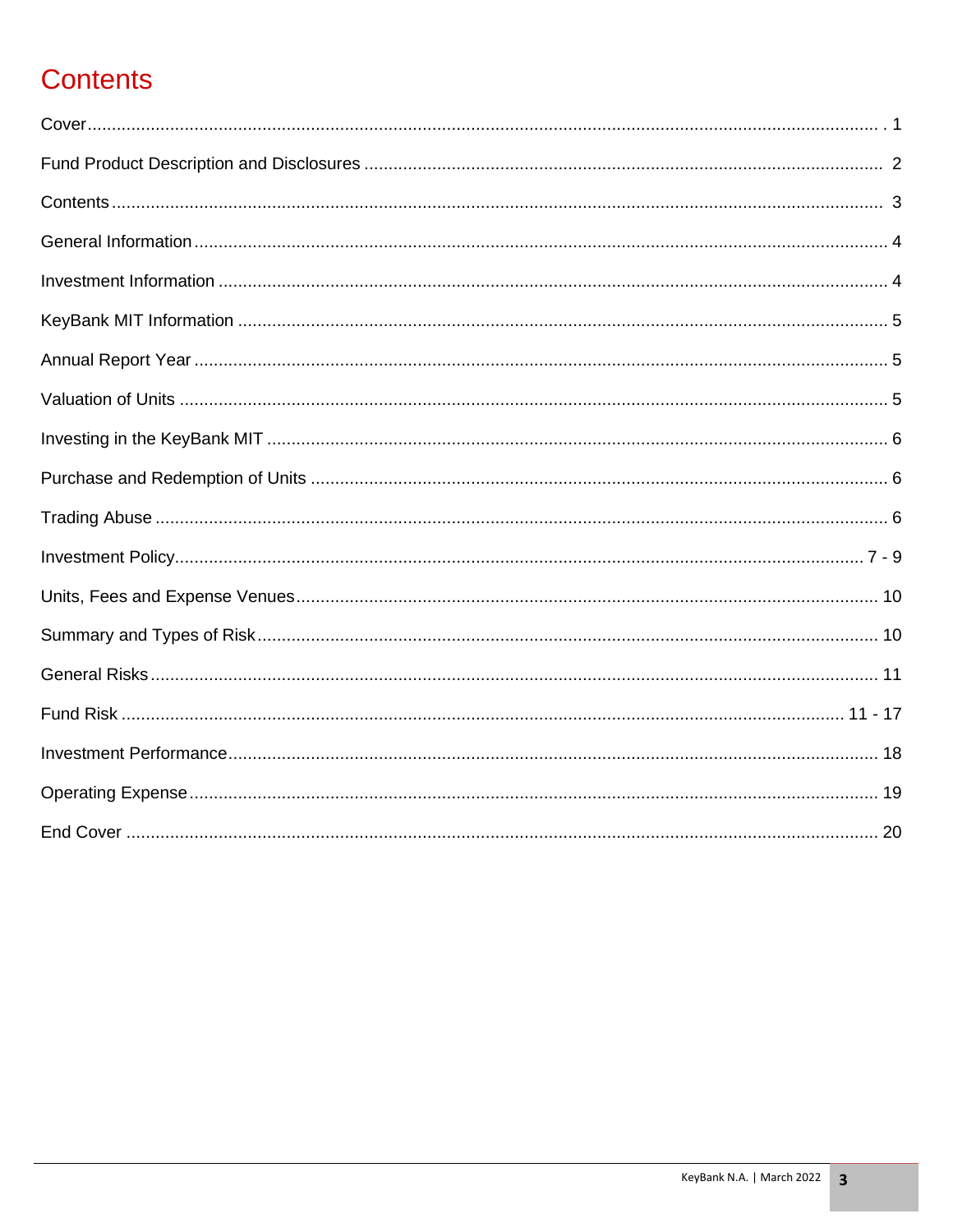### General Information

The KeyBank Multiple Investment Trust for Employee Benefit Trusts ("MIT") is a collective investment fund established by KeyBank National Association ("KeyBank"). The Fund's governing instrument is the 2013 Amendment and Restatement of Declaration of Trust Establishing KeyBank Multiple Investment Trust for Employee Benefit Trusts (as subsequently amended, the "Declaration of Trust").

The MIT is designed for investment by employee benefit trusts and plans, and, subject to KeyBank prior approval, for financial institutions and registered investment advisors acting as trustee, investment manager, custodian, or agent for one or more employee benefit trusts and plans, as a convenient means of participating in professionally managed, diversified portfolios as more fully described in the Declaration of Trust and subsequent amendments.

The information contained in this Product Description, including the description of each MIT Fund investment policy is subject to change from time to time and is qualified in its entirety by reference to the terms and provisions of the Declaration of Trust.

### Investment Information

The investment objective of each Fund and a description of the types of investments contemplated by that Fund are set forth in the Declaration of Trust. There can be no assurance that a Fund will achieve its investment objective. A portion of each Fund may be invested in units of one or more collective investment funds maintained by KeyBank or any of its direct or indirect parents, subsidiaries, or affiliates, or to the extent permitted by applicable law, an entity unaffiliated with KeyBank.

A list of the issuers of securities which have been selected by KeyBank for inclusion in each Fund may be obtained by contacting KeyBank.

NEITHER THE VALUE OF ANY OF THE FUNDS NOR AN INVESTMENT IN ANY FUND IS INSURED OR GUARANTEED BY THE U.S. GOVERNMENT OR ANYONE ELSE AND THERE CAN BE NO ASSURANCE THAT THE VALUE OF UNITS IN THE MIT WILL NOT FLUCTUATE OR THAT AN INVESTMENT IN THE MIT WILL NOT RESULT IN A LOSS OF PRINCIPAL.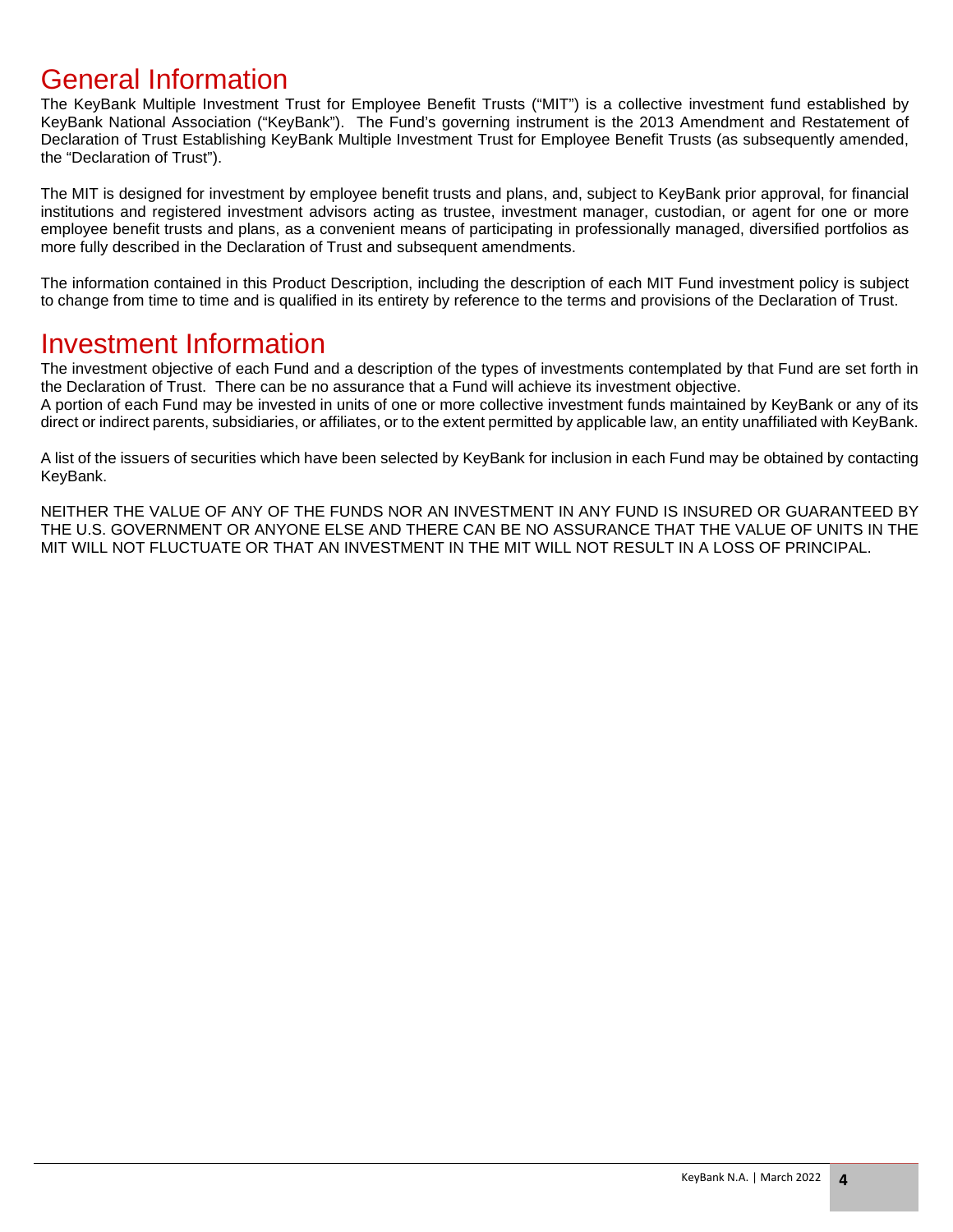## KeyBank MIT Information

The trustee and portfolio manager of the MIT is KeyBank, a national banking association organized under the laws of the United States of America. KeyBank has over 100 years of investment advisory experience with a national presence and offers a broad range of equity, fixed income and special investment services to qualified retirement plans, nonprofit organizations, corporations, public entities, Taft-Hartley plans and other institutional investors.

KeyBank will have exclusive authority and control with respect to assets of the MIT and will make all final investment decisions for the MIT.

The combined experience of the investment professionals of KeyBank bring the depth, breadth and skills to respond quickly to the complex and changing investment environment.

KeyBank charges each employee benefit plan investing in the MIT an investment management fee for investing in the MIT in accordance with the KeyBank fee schedule in effect from time to time. The fee schedule may be amended by KeyBank on notice to participating plans. The reasonable and proper expenses which KeyBank incurs in the administration of the MIT, including without limitation audit fees and fees for custodians and record keepers, and any other expenses incurred by KeyBank in connection with the operation of the MIT may be paid out of the assets of the MIT, including the direct expenses for striking the net asset values for each Fund as permitted by applicable law. To the extent permitted by law, a portion of the KeyBank investment management fee described above may be used to compensate certain persons or entities (including, without limitation, a plan's service provider which makes the MIT available for selection as a plan investment option) for registrar, record keeping and other administrative services rendered to a plan in connection with its investment in the MIT.

The MIT will be audited annually by an independent, certified public accounting firm. The independent public accountants for the MIT currently are Ernst & Young LLP.

KeyBank has received a determination letter from the Internal Revenue Service stating that the MIT is exempt from Federal income tax pursuant to Sections 401 and 501 of the Internal Revenue Code of 1986, as amended (the "Code").

UNITS IN THE KEYBANK MIT ARE NOT DEPOSITS OR OBLIGATIONS OF, OR GUARANTEED OR ENDORSED BY, KEYBANK OR ANY OTHER BANK, CREDIT UNION OR INSURANCE COMPANY, AND ARE NOT INSURED BY THE FEDERAL DEPOSIT INSURANCE CORPORATION, THE FEDERAL RESERVE BOARD, OR ANY OTHER AGENCY.

### Annual Report

The fiscal year end is December 31 and the audited financial report is available approximately 90 days (March 31 publication) following the close of the fiscal year.

### Valuation of Units

Units in each Fund under the MIT are valued daily. The value of each unit in a Fund will be determined, subject to the Declaration of Trust, by dividing the value of that Fund by the number of units of the Fund that are outstanding. Each Fund's assets will be valued as provided in the Declaration of Trust.

THERE CAN BE NO ASSURANCE THAT THE VALUE OF UNITS IN THE MIT WILL NOT FLUCTUATE; NEITHER THE VALUE OF A FUND'S PORTFOLIO NOR IS AN INVESTMENT IN THE MIT INSURED OR GUARANTEED BY THE U.S. GOVERNMENT.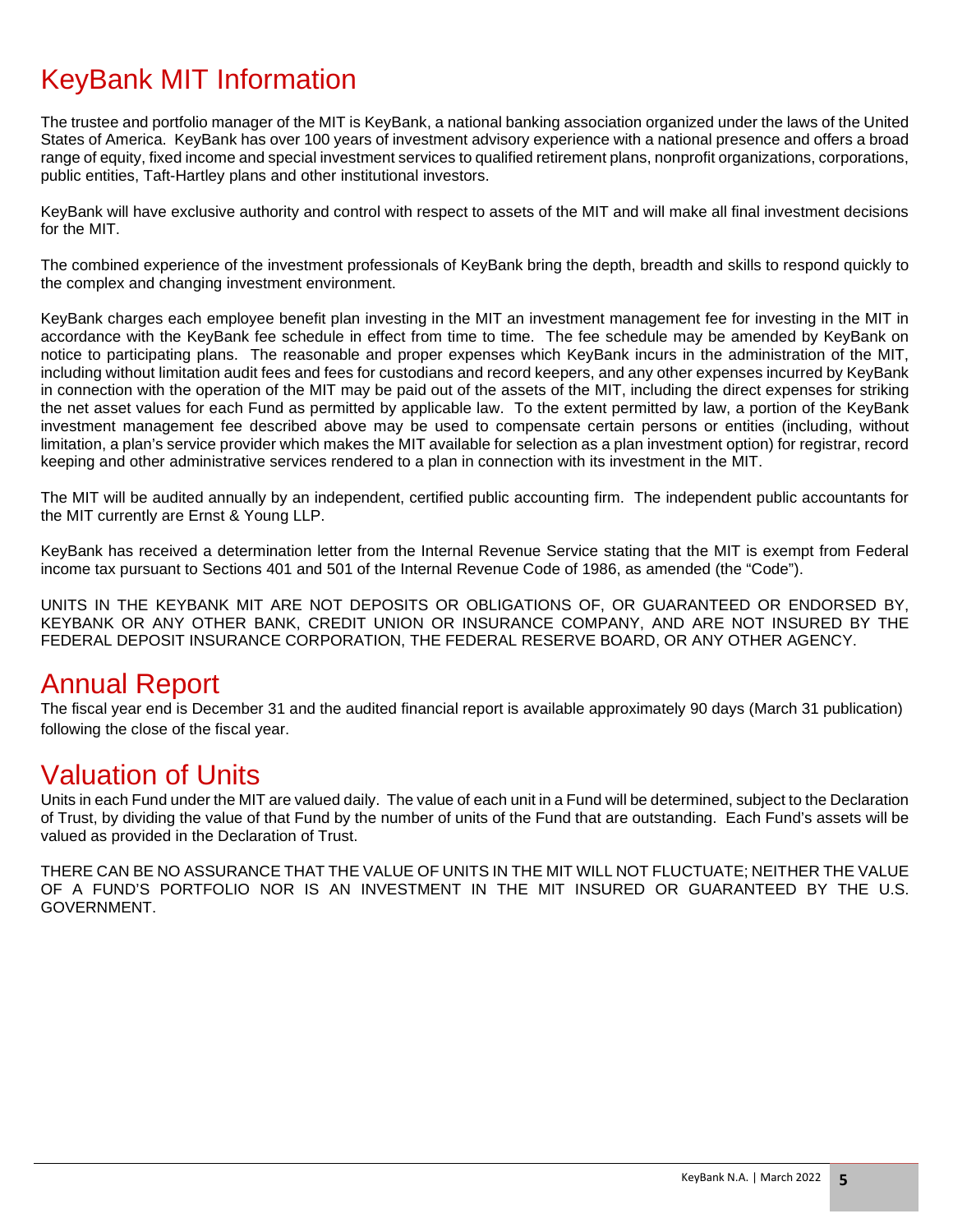### Investing In the KeyBank MIT

The MIT is a collective investment fund for employee benefit trusts and plans and it is exempt from Federal income taxation and from registration with the Securities and Exchange Commission and with state securities administrators. In order to preserve these exemptions, the MIT will only accept investments from employee benefit trusts which have been determined to be and continue to be, on an ongoing basis, qualified for tax exemption under Sections 401 and 501 of the Code or from a financial institution or registered investment advisor which is acting as a trustee, custodian, or agent for such a trust, or from governmental plans, including Section 457 Deferred Compensation Plans, within the meaning of Section 818(a)(6) of the Code (provided that the assets of such governmental plan are held in trust and that the governmental plan has obtained an Internal Revenue Service ruling that it qualifies under Code Section 401 and is exempt under Section 501 of the Code). Any plan which loses its exempt status may be involuntarily withdrawn from the MIT.

In order for an employee benefit plan and trust to invest in the MIT, KeyBank must be a fiduciary with respect to the assets of that plan which are to be invested in the MIT. Generally, that means that KeyBank must be appointed as the trustee or investment manager over the assets before the plan will be permitted to invest in the MIT. Appropriate documents to effect that appointment may be obtained from KeyBank or through the plan's service provider which makes the MIT available for selection by the plan sponsor as an investment option under the plan. KeyBank reserves the right to review, approve and/or reject any plan document, trust agreement and IRS determination letter for eligibility to invest in the MIT. Subject to the withdrawal restrictions set forth in the Declaration of Trust and described below, all admissions to and withdrawals from the MIT will be processed in accordance with the rules of the National Securities Clearing Corporation's Fund/SERV system.

### Purchase and Redemption of Units

Admissions to and withdrawals from a Fund shall be made only as of a valuation date and only upon the basis of the unit value for such date as determined under the Declaration of Trust. Such withdrawals shall be processed within ten business days subsequent to the valuation date.

Except as hereinafter expressly provided, no such admission or withdrawal shall be made unless a written notice of intention shall have been entered in the records of the Trustee on or before the valuation date as of which such transaction is to occur. No such request or notice may be canceled or countermanded after the valuation date.

Notwithstanding the foregoing, if a Fund is invested in real estate or other assets which are not readily marketable, and if the total withdrawals requested at any time exceed the uncommitted cash and the liquid investments available on that valuation date, first priority will be given to requests for withdrawals in order to pay benefits from participating trusts, second priority will be given to employee directed transfers in participating trusts, and the remaining requests for withdrawals will be fulfilled on a pro-rata basis on that valuation date and each succeeding valuation date until all such requests for withdrawals are satisfied, with such withdrawal distributions completed on or before the one year anniversary of such withdrawal requests.

Upon the withdrawal of a participation or any part thereof, there shall be paid or transferred out of the MIT to the participating trust so withdrawing an amount equal to the value of the units withdrawn as of the valuation date as of which such withdrawal is affected. Such payment shall be made, in the discretion of KeyBank, in cash or in kind, or partly in cash and partly in kind, provided that all such payments or transfers as of any one valuation date shall be made on the same basis.

KeyBank may also affect any withdrawals from the MIT that are necessary to preserve the tax exemption or the integrity of the MIT.

## Trading Abuse

The Declaration of Trust specifically authorizes the Trustee of the MIT, in its discretion, to take such actions as it shall reasonably determine to prevent practices relating to the purchase and redemption of Units of the MIT, which may be harmful to the MIT and the holders of Units of the MIT, such as, but not limited to, market timing, short-term trading, excessive trading and failure to comply with or otherwise attempting to circumvent the provisions of the MIT. Such actions may include, but are not limited to, delaying or declining to process a request for admission to or withdrawal from the MIT.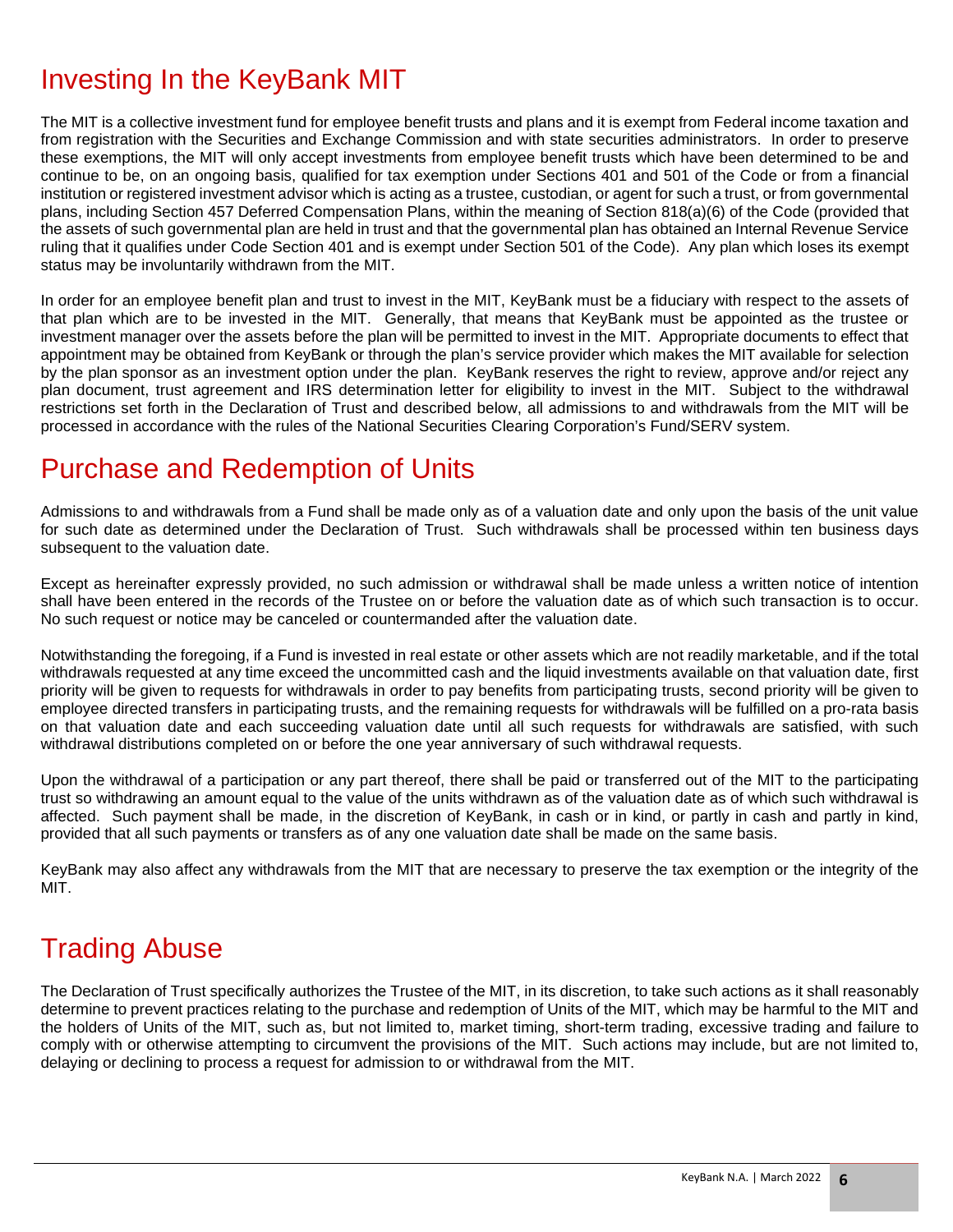### MIT Fund Investment Policy

The KeyBank Multiple Investment Trust For Employee Benefit Trusts (the "MIT") is a collective investment fund for employee benefit trusts and plans consisting of a number of investment funds (each, a "Fund" and collectively, the "Funds") the names and investment objectives of which are set forth in the Investment Objectives listed under each MIT Fund Investment Policy. The attendant risks of investing in the MIT are described herein. No assurances can be given that any of the Funds will achieve its investment objective. The MIT is intended to provide sponsors, trustees and investment managers of employee benefit trusts and plans with a cost-effective, administratively convenient vehicle that can be integrated into an investment program for employee benefit trusts and plans.

The Multiple Investment Trust investment objectives of the Funds:

**EB Short Term Investment Fund:** The objective of the Fund is stability and liquidity. The Trustee will invest primarily in a diversified portfolio of high quality, short term investments. The portfolio will maintain a dollar-weighted average maturity of sixty (60) days or less and a weighted average life of one hundred twenty (120) days or less. The Trustee will accrue on a straight-line basis the difference between cost and anticipated principal receipt of the investments on maturity. Under usual circumstances, the assets of the Fund will be held to maturity.

The Multiple Investment Trust Employee Benefit Funds not funded:

EB Balanced Fund: The objective of the Fund is to seek to provide income and long-term growth of capital by investing in the EB Diversified Stock Fund (60%; +/- 5%) and in the EB Core Bond Index Fund (40%; +/- 5%).

EB Convertible Securities Fund: The objective of the fund is a moderate total return, to be achieved through a combination of appreciation and current income. The Trustee will invest primarily in securities convertible to common stocks, including synthetic convertibles. The portfolio will be primarily comprised of investment-grade quality issues.

EB Investment Grade Convertible Securities Fund: The objective of the fund is a moderate total return, to be achieved through a combination of appreciation and current income. The Trustee will invest primarily in securities convertible to common stocks, including synthetic convertibles. The portfolio will be primarily comprised of investment-grade quality issues.

EB Large Cap Core Equity Fund: The objective of the Fund is to seek long-term growth of capital by investing in a diversified portfolio of common stocks and securities convertible into common stocks. The Trustee will primarily invest in the equity securities of large publicly held companies, including investments in a broad cross section of economic and industry sectors. Investment selections will be based on an in-depth analysis of a company's cash flow, book value, quality of management, revenue and prospects for future earnings and dividend growth. A combination of value and growth-oriented investment strategies will be used to support the Fund's investment objective.

EB Diversified Stock Fund: The objective of the Fund is to seek long-term growth of capital by investing in a diversified portfolio of common stocks and securities convertible into common stocks. The Trustee will primarily invest in the equity securities of large publicly held companies, including investments in a broad cross section of economic and industry sectors. Investment selections will be based on an in-depth analysis of a company's cash flow, book value, quality of management, revenue and prospects for future earnings and dividend growth. A combination of value and growth-oriented investment strategies will be used to support the Fund's investment objective.

EB Enhanced Equity Index Fund: The objective of the Fund is to outperform the Standard & Poor's 500 Stock Index without incurring additional equity market risk. The Trustee will seek to match the benchmark index by investing primarily in S&P 500 futures contracts and will seek to enhance returns by investing remaining cash in fixed income securities including U.S. treasuries, agencies, asset-backed securities, mortgage-backed securities, corporate bonds, and money markets/cash equivalents. Fixed Income investments will vary in maturity and credit quality to take advantage of higher yield opportunities.

EB Equity Index Fund: The objective of the Fund is to replicate the return of the S&P 500 Index, thereby achieving a high total return through a combination of capital appreciation and dividend income. The Trustee will primarily invest in a diversified portfolio of common stocks included in the Standard & Poor's 500 Index, the S&P 500 stock index futures contract and other derivative securities designed to replicate the performance of the S&P 500 Index.

EB Core Bond Index Fund: The objective of the Fund is to replicate the return of the Barclays Capital U.S. Aggregate Bond Index, thereby achieving a reasonably high level of income and total return. The Trustee will primarily invest in a diversified portfolio of investment grade debt securities included in the Barclays Capital U.S. Aggregate Bond Index. The fund will utilize a statistical sampling method to make the portfolio's total investment characteristics similar to those of the Index.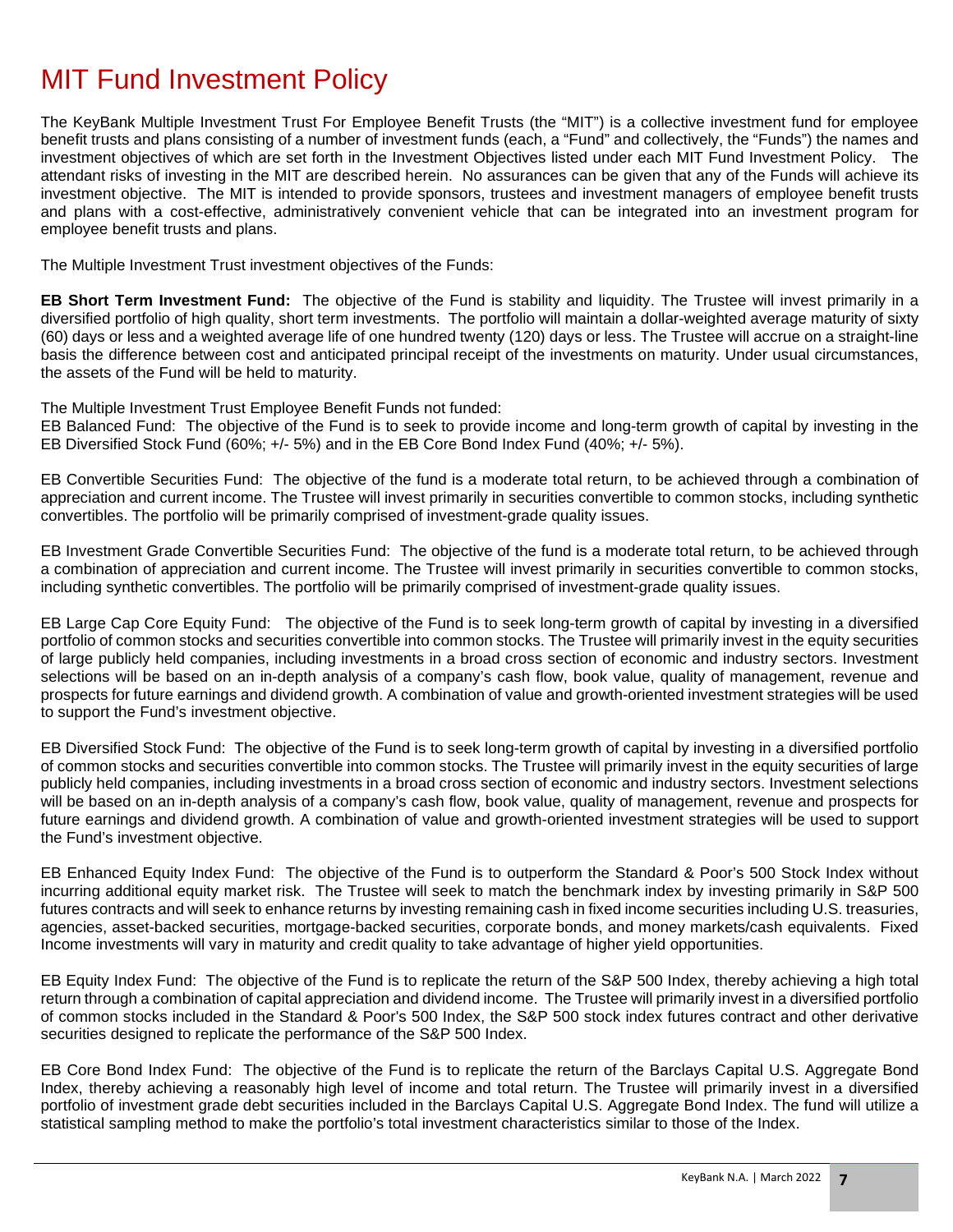EB Intermediate Bond Index Fund: The objective of the Fund is to replicate the return of the Barclays Capital U.S. Intermediate Government/Credit Index, thereby achieving a reasonably high level of income and total return. The Trustee will primarily invest in a diversified portfolio of investment grade debt securities included in the Barclays Capital U.S. Intermediate Government/Credit Index. The fund will utilize a statistical sampling method to make the portfolio's total investment characteristics similar to those of the Index.

EB International Large Cap Fund: The objective of Fund is a high total return, to be achieved through a combination of capital appreciation and dividend income. The Trustee will primarily invest in a diversified portfolio of ordinary shares and American Depository Receipts of non-United States companies. The Trustee will invest primarily in securities with large market capitalizations in developed countries. The Fund may hedge its foreign currency exposure through currency forward contracts or other means.

EB International Small Cap Fund: The objective of the Fund is a high total return primarily through capital appreciation. The Trustee will invest in a diversified portfolio of international smaller market capitalization companies in developed countries. The philosophy of the Trustee is to invest in high quality companies with superior growth potential whose stock is attractively valued. Based on this philosophy, the Trustee will invest primarily in companies with market capitalization between \$100 million and \$2.5 billion.

EB International Small and MidCap Fund: The objective of the Fund is a high total return primarily through capital appreciation. The Trustee will primarily invest in a diversified portfolio of international small to medium sized companies in developed countries. The philosophy of the Trustee is to invest in high quality companies with superior growth potential whose stock is attractively valued. Based on this philosophy, the Trustee will invest primarily in companies with market capitalization between \$500 million and \$5 billion at the time of purchase.

EB Large Cap Growth Fund: The objective of the Fund is to seek long-term growth of capital by investing in a select portfolio of publicly traded common stocks. The Trustee will primarily invest in a select portfolio of high-quality United States companies with growth characteristics. Investment selections will be based upon future earnings growth, while also reviewing a company's balance sheet, franchise value, and quality of management.

EB Mid Cap Core Fund: The objective of the Fund is high total return, to be achieved through a combination of capital appreciation and current income. The Trustee will primarily invest in a portfolio of mid cap common stocks that are expected to benefit from either macroeconomic or company-specific factors and that are attractively priced relative to their fundamentals.

EB Reserve Fund: The objective of the Fund is a reasonable level of income, consistent with safety and reasonable stability of principal. The Trustee will invest in U.S. Treasuries and obligations issued or guaranteed by U.S. government agencies or instrumentalities (and repurchase agreements collateralized thereby), such as the Federal National Mortgage Association, the Federal Home Loan Banks, the Federal Farm Credit Banks, the Student Loan Marketing Association or the Federal Home Loan Mortgage Corporation. The average maturity is two years or less. Under certain market conditions the Trustee of the Fund may make investments that cause the average maturity to fall outside of this range.

EB Small Cap Value Equity Fund: The objective of the Fund is to seek to provide capital appreciation by investing primarily in a diversified portfolio of common stocks of smaller companies. The Trustee will primarily invest in companies with above average sustainable earnings growth prospects trading at attractive share valuations. The investment philosophy foundation is threefold: earnings ultimately drive stock price, consistent earnings are rewarded with higher multiples and objectivity is a vital component of stock selection. Based on this philosophy the Trustee will invest in small/emerging companies with market capitalizations under \$2 billion. The Trustee will look for companies that have above average, sustainable growth rates that trade at attractive valuations.

EB Small Cap Value Fund: The objective of the Fund is to seek to provide capital appreciation by investing primarily in a diversified portfolio of common stocks of smaller companies. The Trustee will primarily invest in companies with above average sustainable earnings growth prospects trading at attractive share valuations. The investment philosophy foundation is threefold: earnings ultimately drive stock price, consistent earnings are rewarded with higher multiples and objectivity is a vital component of stock selection. Based on this philosophy the Trustee will invest in small/emerging companies with market capitalizations under \$2 billion. The Trustee will look for companies that have above average, sustainable growth rates that trade at attractive valuations.

EB Value Equity Fund: The objective of the fund is an above average total return, to be achieved through a combination of capital appreciation and dividend income. The Trustee will primarily invest in a diversified portfolio of large cap common stocks, utilizing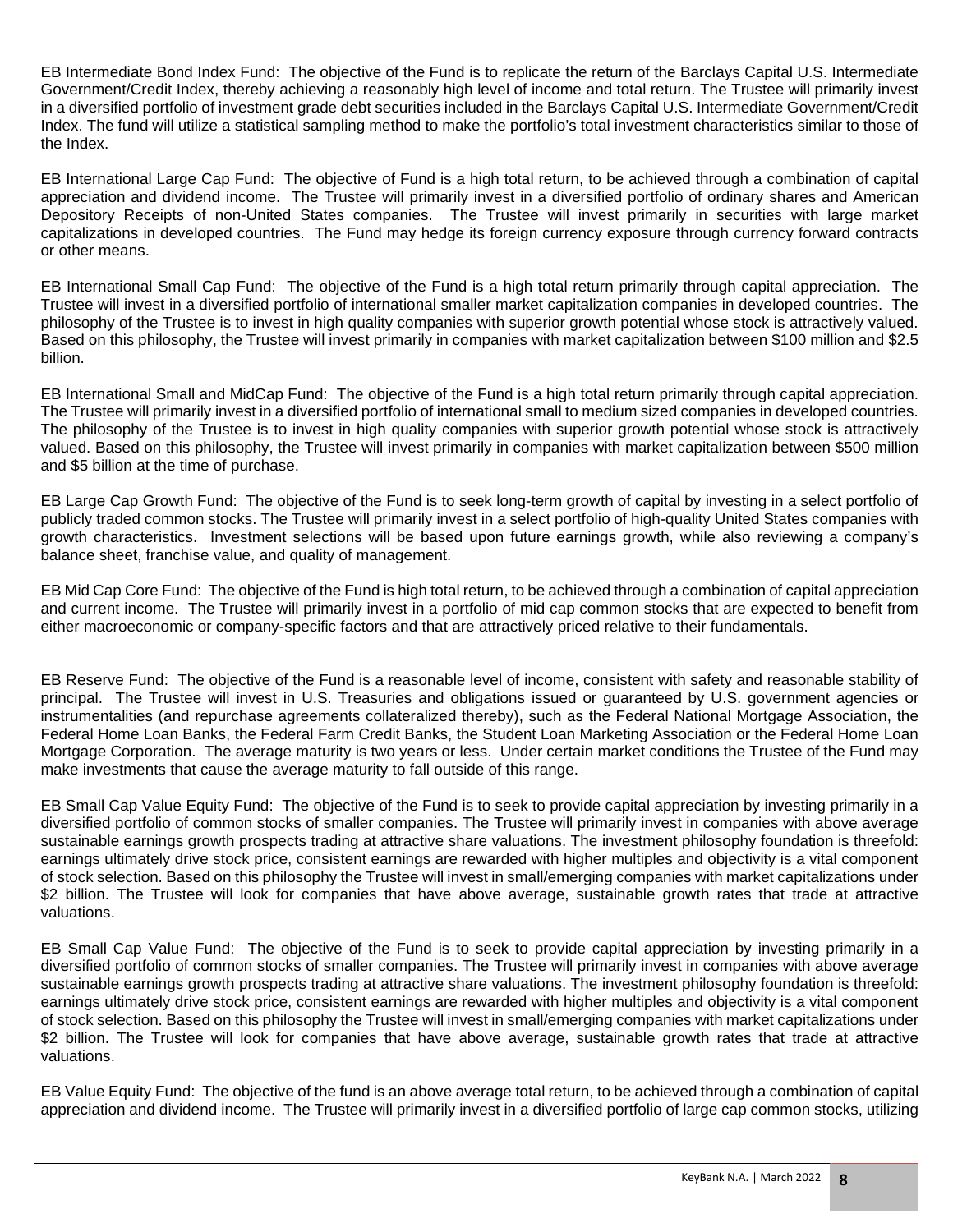a relative value investment style, with a preference for low expectations stocks that are statistically inexpensive and for which we can identify a catalyst for future appreciation.

EB MidCap Value Fund: The objective of the Fund is to provide long-term capital appreciation while managing risk by investing in a diversified portfolio of medium sized companies with market capitalizations between \$2 billion and \$15 billion. The investment team achieves this by investing in durable businesses with above-average financial strength that the team believes to be undervalued by the market. The team considers, among other things, valuation, balance sheet flexibility, cash flows, company operating metrics, competitive position, quality of management and industry or end market trends.

EB LargeCap Value Fund: The objective of fund is an above average total return, to be achieved through a combination of capital appreciation and dividend income. The Trustee will primarily invest in a diversified portfolio of large cap common stocks, utilizing a contrarian value investment style, with a preference for low expectation stocks that are statistically inexpensive and have a significant margin of safety.

EB Global Equity Fund: The objective of the Fund is a high total return, to be achieved through a combination of capital appreciation and dividend income. The Trustee will primarily invest in a diversified portfolio of domestic and foreign equity securities of companies with large market capitalizations in developed countries. The Fund may invest in American Depository Receipts, Exchange Traded Funds and derivative instruments.

EB International Select Fund: The objective of the Fund is a high total return, to be achieved through capital appreciation. The Trustee will primarily invest in a select portfolio of foreign equity securities of companies with large market capitalizations. The Fund will primarily invest in developed countries and may invest up to 35% of the portfolio in emerging countries. The Fund may also invest in American Depository Receipts, Exchange Traded Funds and derivative instruments.

EB Income Fund: The objective of the fund is a high level of current income consistent with preservation of capital. The Trustee will primarily invest in debt securities issued by U.S. government and its agencies or instrumentalities. The fund will maintain a dollar-weighted average maturity normally less than five years in U.S. government securities and an average effective maturity ranging from 2 to 10 years in mortgage-backed obligation and collateralized mortgage obligation securities.

EB Emerging Market Small Cap Fund: The objective of the fund is a high total return primarily through capital appreciation. The Trustee will invest primarily in a diversified portfolio of international small to medium-sized market capitalization companies located primarily in emerging countries. The Trustee may invest in developed countries based on market opportunities. The philosophy of the Trustee is to invest in high-quality and exceptionally dynamic companies, with a focus on those operating in industries offering attractive investment opportunities as a result of secular changes. Based on this philosophy, the Trustee will invest primarily in companies with a market capitalization of less than \$10 billion at the time of purchase.

EB All County World ex-U.S. Small Cap Fund: The objective of the fund is a high total return primarily through capital appreciation. The Trustee will invest primarily in a diversified portfolio of international small to medium-sized market capitalization companies located primarily in developed countries. The Trustee may invest up to 25% of the portfolio in emerging countries at the time of purchase. The philosophy of the Trustee is to invest in high-quality and exceptionally dynamic companies, with a focus on those operating in industries offering attractive investment opportunities as a result of secular changes. Based on this philosophy, the Trustee will invest primarily in companies with a market capitalization of less than \$10 billion at the time of purchase.

EB Emerging Market Large Cap Fund: The objective of the fund is high total return, to be achieved through capital appreciation. The Trustee will primarily invest in a diversified portfolio of foreign equity securities of companies with large market capitalizations in emerging countries. The Fund may also invest in American Depository Receipts, Exchange Traded Funds and derivative instruments.

EB Small and MidCap Fund: The objective of the fund is to provide capital appreciation by investing primarily in a diversified portfolio of domestic companies with market capitalizations under \$15 billion. The Trustee primarily invests in durable businesses with above-average, sustainable earnings growth rates and financial strength that the Trustee believes to be undervalued by the market.

No failure to achieve these objectives, nor any failure to follow these policies, shall impose any liability on KeyBank; and this Section shall not limit the powers of the Trustee hereunder as to investments or any other matter.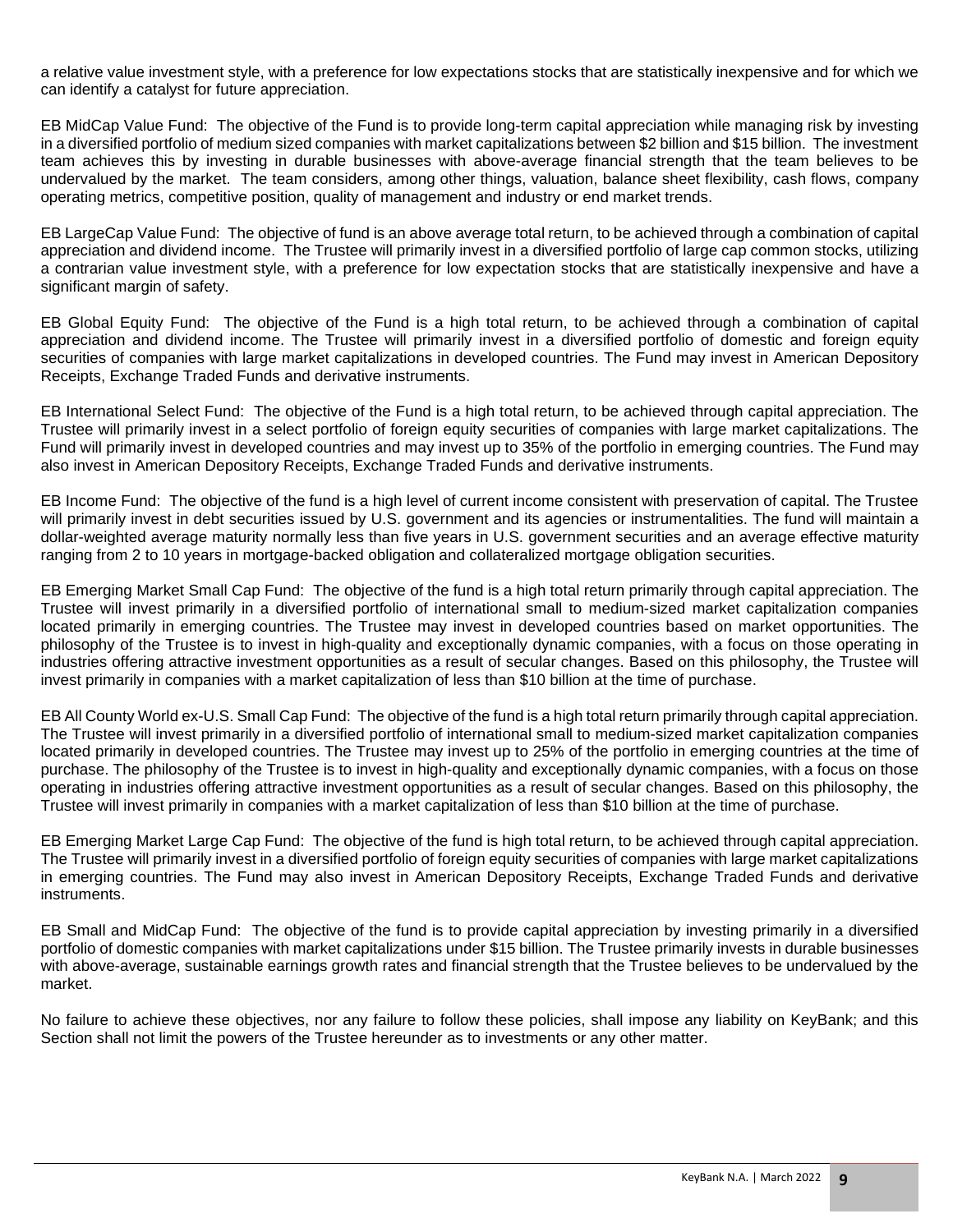## Units, Fees, and Expense Venues

The KeyBank MIT has been established with a suite of fee basis administration venues or synthetic net asset value ("SNAV"). Each fee basis administration venue ("SNAV") of the MIT will be charged such fees and expenses as are permitted by the Declaration of Trust and as are described below.

The Trustee may pay a portion of the fee to a service provider of the participating plan for services rendered to the participating plan. Subject to acceptance of investments by the Trustee, each plan sponsor must determine which fee administration venue ("SNAV") its plan will purchase based on the plan sponsor's evaluation of the fee charged, the services provided to the plan and the amount of the fee to be paid by the Trustee to the plan's service provider. The Trustee may, in its discretion, and with prior notice to the plan sponsor from time to time, add, delete, amend or otherwise modify a fee basis administration venue of the Fund, and will only be obligated to notify the current unit holders in the affected fee basis administration venue ("SNAV").

In order to ensure that all participating trusts and plans are properly qualified, the Trustee will accept additions only from plan sponsors, trusts or financial institutions which have filed a properly completed Agreement with KeyBank.

External audit fees may be charged directly to the KeyBank MIT. Please refer to the KeyBank MIT audited financial statement for additional information. The Fund expense ratio includes the actual outside audit expenses charged to the Fund during the fiscal year.

The fee schedule may be amended from time to time by the Trustee upon prior notice to participants.

## Summary and Types of Investment Risk

The KeyBank MIT is a collective fund and is not a registered mutual fund. Units of participation in the MIT are not deposits or obligations of, or guaranteed or endorsed by, KeyBank or any other bank, credit union or insurance company, and are not insured by the Federal Deposit Insurance Corporation, the Federal Reserve Board, or any other agency and there can be no assurance that the value of the units in the Fund will not fluctuate. The Fund investment return and principal value of an investment will fluctuate so that an investor's units when redeemed may be worth more or less than the original investment.

Fees and expenses are only one of several factors that participants and beneficiaries should consider when making investment decisions. The cumulative effect of fees and expenses can substantially reduce the growth of a participant's retirement account; participants can visit the Department of Labor's Employee Benefit Security Administration's Web site at www.dol.gov/ebsa for an example demonstrating the long-term effect of fees and expenses.

Contingent on the MIT investment allocations, the MIT is exposed to varying degrees of the following principal investment risks, each of which may adversely affect the Fund unit value, its performance and the ability to achieve its investment objective.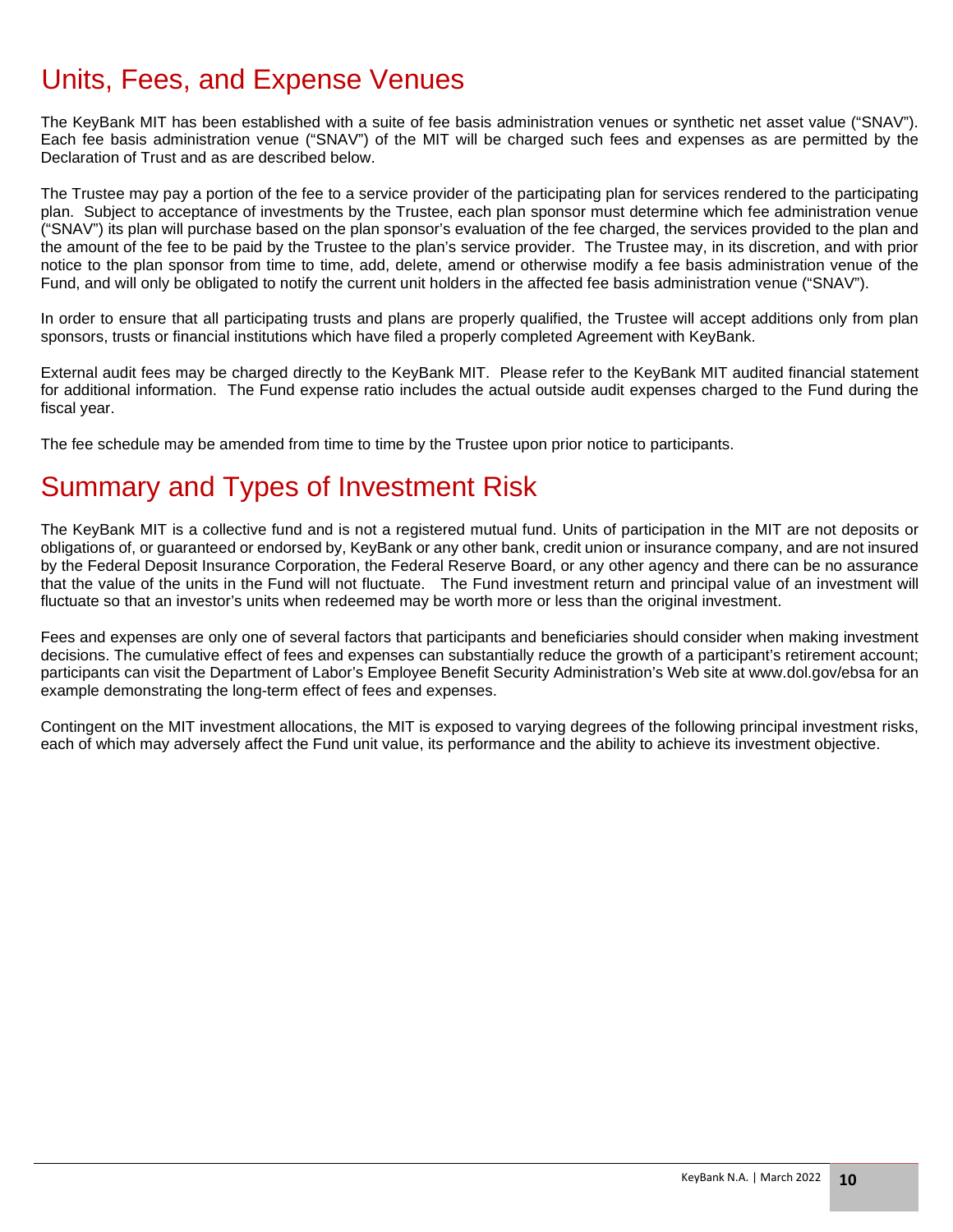## General Risks

The Fund net asset value (NAV), yield and/or total return may be adversely affected if any of the following occurs:

Market Risk: The market value of a security may decline due to general market conditions that are not specifically related to a particular company, such as real or perceived adverse economic conditions, changes in the outlook for corporate earnings, changes in interest or currency rates or adverse investor sentiment generally. A security's market value also may decline because of factors that affect a particular industry or industries, such as labor shortages or increased production costs and competitive conditions within an industry.

The portfolio manager does not execute the Fund's principal investment strategies effectively.

General downturns in the economy could cause the value of asset-backed securities to fall. In addition, asset-backed securities present certain risks that are not presented by mortgage-backed securities. Primarily, these securities may provide a less effective security interest in the related collateral than do mortgage-backed securities. Therefore, there is the possibility that recoveries on the underlying collateral may not, in some cases, be available to support payments on these securities.

Issuer Risk: The value of a security may decline for a number of reasons which directly relate to the issuer, such as management performance, financial leverage and reduced demand for the issuer's products or services.

Additional Risks: As a bank-maintained collective investment fund, the MIT and its units are not registered under federal and state securities laws in reliance upon applicable exemptions. Because the MIT is not a mutual fund, it is governed by different regulations, restrictions and disclosure requirements.

## Fund Risks

#### **EB Short Term Investment Fund:**

Counterparty Risk: The risk that counterparties in a repurchase agreement could fail to honor the terms of its agreement. Inflation Risk: The risk that the rate of inflation increases.

Interest Rate Risk: The risk that bond prices will fall with a rise in interest rates.

Government Securities Risk: Not all obligations of the U.S. Government, its agencies and instrumentalities are backed by the full faith and credit of the U.S. Treasury. Some obligations are backed only by the credit of the issuing agency or instrumentality, and in some cases there may be some risk of default by the issuer. Any guarantee by the U.S. Government or its agencies or instrumentalities of a security held does not apply to the market value of such security. A security backed by the U.S. Treasury or the full faith and credit of the United States is guaranteed only as to the timely payment of interest and principal when held to maturity. In addition, because many types of U.S. Government securities trade actively outside the United States, their prices may rise and fall as changes in global economic conditions affect the demand for these securities.

Default Risk: A U.S. agency or instrumentality defaults on its obligation and the U.S. Government does not provide support

#### EB Balanced Fund:

Equity Risk: The risk that one's investment will depreciate due to stock market dynamics such as but not limited to a company's earnings do not increase as expected, stocks fall out of favor, smaller less seasoned companies lose market share or profits to a greater extent than larger established companies as a result of deteriorating economic conditions, economic or political events cause the value of companies to decline.

Index or Sampling Risk: The risk that the bonds sampled in a Passive strategy from a given index do not provide similar risk characteristics and performance returns relative to the benchmark index; this risk will vary across strategies and will be higher when sampling against large indices, lower when the referenced benchmark is small.

Credit Risk: The risk that a bond issuer may make late payments or fail to pay interest and principal due. Further, bonds prices may fall as credit quality deteriorates or the risk of nonpayment increases. Exposure to this risk will vary across investment styles. Higher quality strategies will have less credit rate risk relative to lower quality portfolios. Passive strategies that invest in only investment grade or better bonds will exhibit similar price fluctuations and payment risks as the respective benchmark index.

Counterparty Risk: The risk that counterparties in a repurchase agreement could fail to honor the terms of its agreement.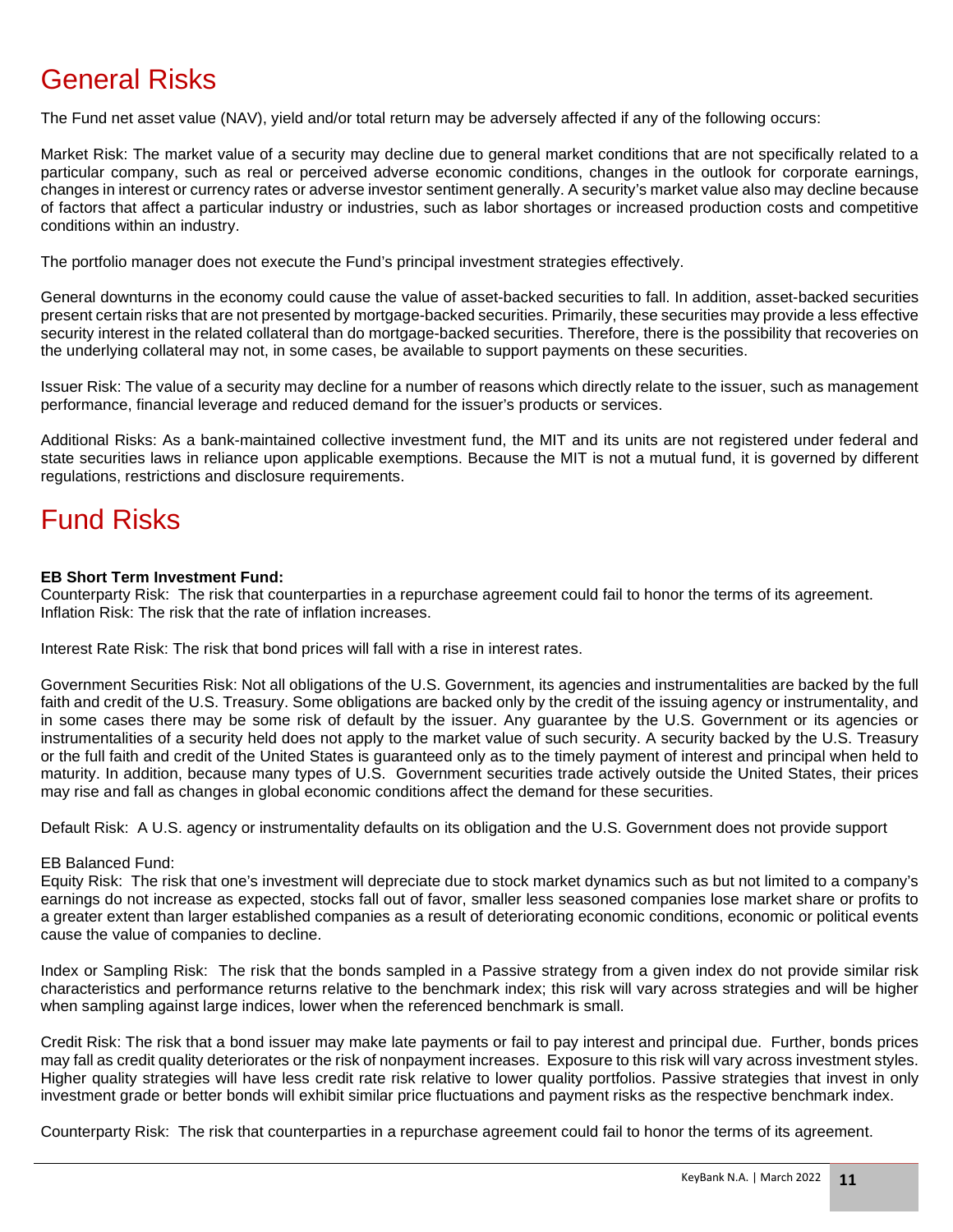#### EB Convertible Securities Fund:

Interest rate risk: The risk that the value of a security will decline if interest rates rise. The value of a debt security typically changes in the opposite direction from a change in interest rates. When interest rates go up, the value of a debt security typically goes down. When interest rates go down, the value of a debt security typically goes up. Generally, the market values of securities with longer maturities are more sensitive to changes in interest rates.

Inflation risk: The risk that inflation will erode the purchasing power of the cash flows generated by debt securities held by a Fund. Fixed-rate debt securities are more susceptible to this risk than floating-rate debt securities or equity securities that have a record of dividend growth.

Reinvestment risk: The risk of interest rates declining, a Fund that receives interest income or prepayments on a security will have to reinvest these moneys at lower interest rates. Generally, interest rate risk and reinvestment risk tend to have offsetting effects, though not necessarily of the same magnitude.

Credit (or default) risk: The risk that the issuer of a debt security will be unable to make timely payments of interest or principal. Credit risk is measured by NRSROs such as Standard & Poor's (S&P), Fitch, Inc., or Moody's Investors Service (Moody's). Below-Investment Grade Security Risk: The risk that the issuer's credit quality is downgraded or an issuer defaults on its securities; the risk is greater for any investment in below investment grade rated debt.

Counterparty Risk: The risk that counterparties in a repurchase agreement could fail to honor the terms of its agreement.

#### EB Investment Grade Convertible Securities Fund:

Interest rate risk: The risk that the value of a security will decline if interest rates rise. The value of a debt security typically changes in the opposite direction from a change in interest rates. When interest rates go up, the value of a debt security typically goes down. When interest rates go down, the value of a debt security typically goes up. Generally, the market values of securities with longer maturities are more sensitive to changes in interest rates.

Inflation risk: The risk that inflation will erode the purchasing power of the cash flows generated by debt securities held by a Fund. Fixed-rate debt securities are more susceptible to this risk than floating-rate debt securities or equity securities that have a record of dividend growth.

Reinvestment risk: The risk of interest rates declining, a Fund that receives interest income or prepayments on a security will have to reinvest these moneys at lower interest rates. Generally, interest rate risk and reinvestment risk tend to have offsetting effects, though not necessarily of the same magnitude.

Credit (or default) risk: The risk that the issuer of a debt security will be unable to make timely payments of interest or principal. Credit risk is measured by NRSROs such as Standard & Poor's (S&P), Fitch, Inc., or Moody's Investors Service (Moody's). Below-Investment Grade Security Risk: The risk that the issuer's credit quality is downgraded or an issuer defaults on its securities; the risk is greater for any investment in below investment grade rated debt.

Counterparty Risk: The risk that counterparties in a repurchase agreement could fail to honor the terms of its agreement.

#### EB Large Cap Core Equity Fund:

Equity Risk: The risk that one's investment will depreciate due to stock market dynamics such as but not limited to a company's earnings do not increase as expected, stocks fall out of favor, smaller less seasoned companies lose market share or profits to a greater extent than larger established companies as a result of deteriorating economic conditions, economic or political events cause the value of companies to decline. Value stocks fall out of favor relative to growth stocks. Growth stocks fall out of favor because the companies' earnings growth does not meet expectations.

#### EB Diversified Stock Fund:

Equity Risk: The risk that one's investment will depreciate due to stock market dynamics such as but not limited to a company's earnings do not increase as expected, stocks fall out of favor, smaller less seasoned companies lose market share or profits to a greater extent than larger established companies as a result of deteriorating economic conditions, economic or political events cause the value of companies to decline. Value stocks fall out of favor relative to growth stocks. Growth stocks fall out of favor because the companies' earnings growth does not meet expectations.

#### EB Enhanced Equity Index Fund:

Equity Risk: The risk that one's investment will depreciate due to stock market dynamics such as but not limited to a company's earnings do not increase as expected, stocks fall out of favor, smaller less seasoned companies lose market share or profits to a greater extent than larger established companies as a result of deteriorating economic conditions, economic or political events cause the value of companies to decline.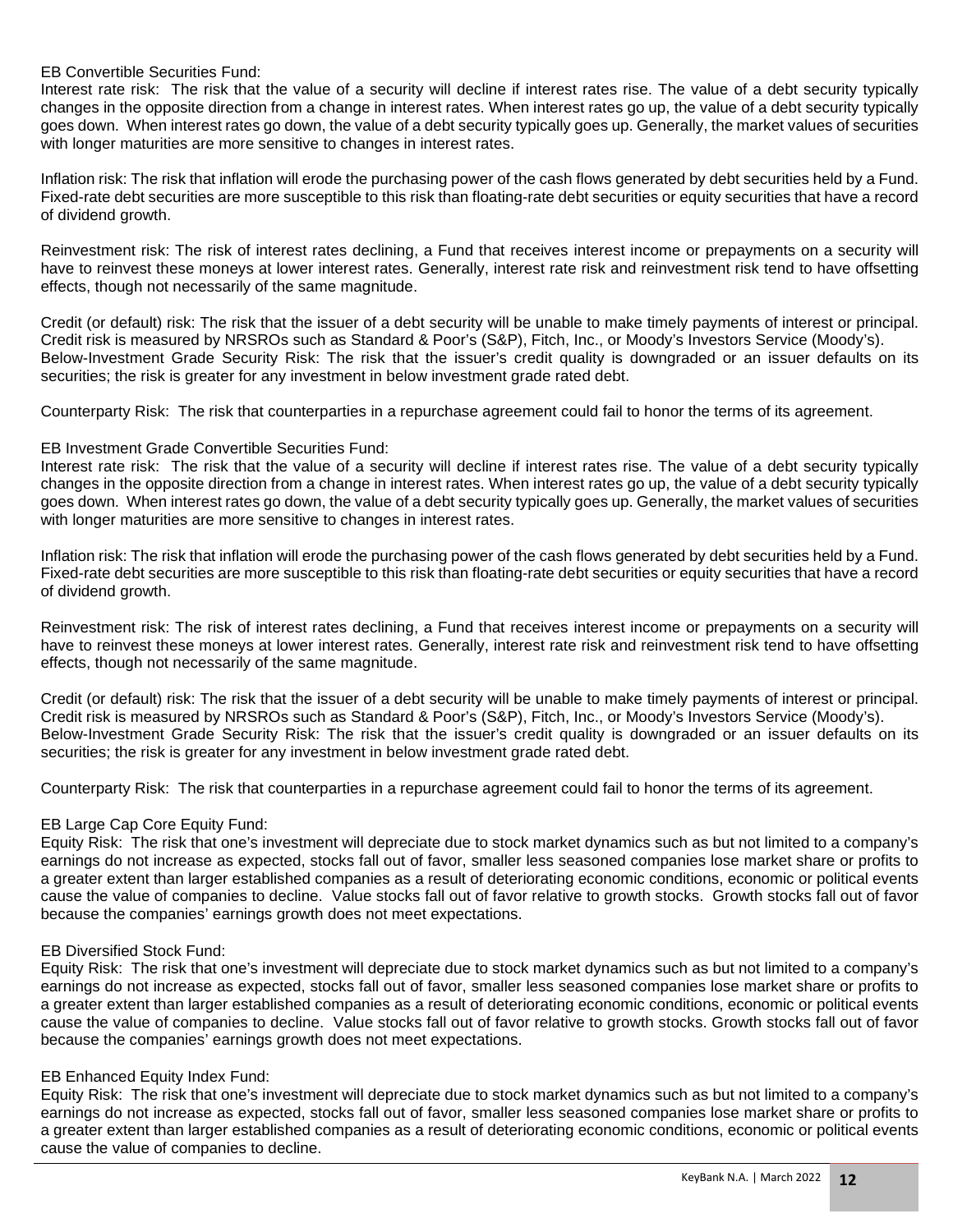The Fund does not track the performance of the Index due to fees, expenses, transactions costs and other factors that do not allow the Fund to match the Index.

#### EB Equity Index Fund:

Equity Risk: The risk that one's investment will depreciate due to stock market dynamics such as but not limited to a company's earnings do not increase as expected, stocks fall out of favor, smaller less seasoned companies lose market share or profits to a greater extent than larger established companies as a result of deteriorating economic conditions, economic or political events cause the value of companies to decline.

The Fund does not track the performance of the Index due to fees, expenses, transactions costs and other factors that do not allow the Fund to match the Index.

#### EB Core Bond Index Fund:

Index or Sampling Risk: The risk that the bonds sampled in a Passive strategy from a given index do not provide similar risk characteristics and performance returns relative to the benchmark index; this risk will vary across strategies and will be higher when sampling against large indices, lower when the referenced benchmark is small.

Credit Risk: The risk that a bond issuer may make late payments or fail to pay interest and principal due. Further, bonds prices may fall as credit quality deteriorates or the risk of nonpayment increases. Exposure to this risk will vary across investment styles. Higher quality strategies will have less credit rate risk relative to lower quality portfolios. Passive strategies that invest in only investment grade or better bonds will exhibit similar price fluctuations and payment risks as the respective benchmark index.

Inflation Risk: The risk that the rate of inflation increases.

Interest Rate Risk: The risk that bond prices will fall with a rise in interest rates.

Reinvestment Risk: The risk that the Fund reinvests at lower interest rates amounts that the Fund receives as interest, sale proceeds or amount received as a result of prepayment of mortgage-related securities.

Income Risk: The risk that the average life of a mortgage-related security is shortened or lengthened. Shorter strategies will have less interest rate risk relative to longer dated portfolios. Passive strategies will exhibit similar price fluctuations for a given interest rate environment to the respective benchmark index. Similarly, income in a given strategy may decline with a rise in rates.

Counterparty Risk: The risk that counterparties in a repurchase agreement could fail to honor the terms of its agreement.

#### EB Intermediate Bond Index Fund:

Index or Sampling Risk: The risk that the bonds sampled in a Passive strategy from a given index do not provide similar risk characteristics and performance returns relative to the benchmark index; this risk will vary across strategies and will be higher when sampling against large indices, lower when the referenced benchmark is small.

Credit Risk: The risk that a bond issuer may make late payments or fail to pay interest and principal due. Further, bonds prices may fall as credit quality deteriorates or the risk of nonpayment increases. Exposure to this risk will vary across investment styles. Higher quality strategies will have less credit rate risk relative to lower quality portfolios. Passive strategies that invest in only investment grade or better bonds will exhibit similar price fluctuations and payment risks as the respective benchmark index.

Inflation Risk: The risk that the rate of inflation increases. Interest Rate Risk: The risk that bond prices will fall with a rise in interest rates.

Reinvestment Risk: The risk that the Fund reinvests at lower interest rates amounts that the Fund receives as interest, sale proceeds or amount received as a result of prepayment of mortgage-related securities.

Income Risk: The risk that the average life of a mortgage-related security is shortened or lengthened. Shorter strategies will have less interest rate risk relative to longer dated portfolios. Passive strategies will exhibit similar price fluctuations for a given interest rate environment to the respective benchmark index. Similarly, income in a given strategy may decline with a rise in rates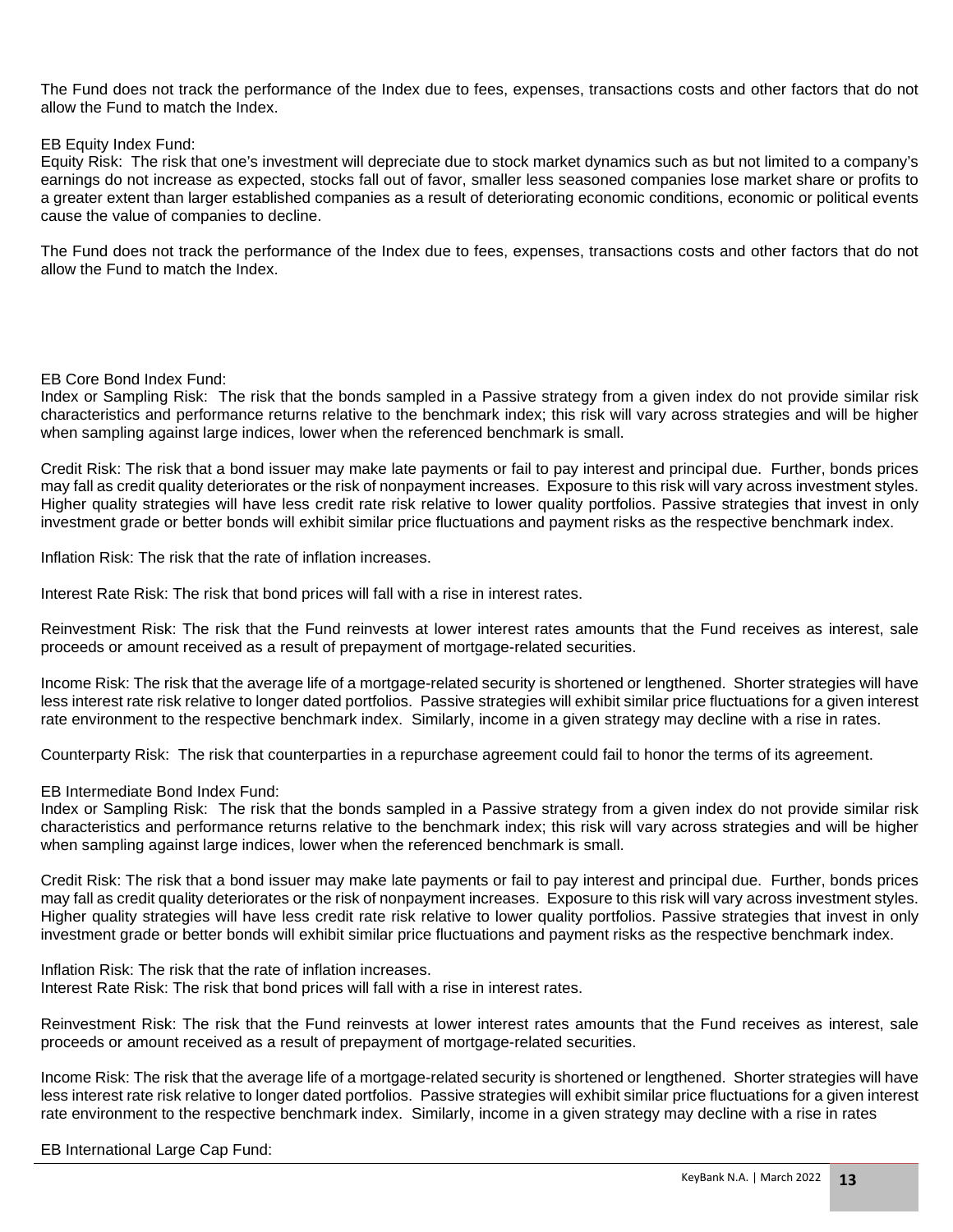Equity Risk: The risk that one's investment will depreciate due to stock market dynamics such as but not limited to a company's earnings do not increase as expected, stocks fall out of favor, smaller less seasoned companies lose market share or profits to a greater extent than larger established companies as a result of deteriorating economic conditions, economic or political events cause the value of companies to decline. Growth stocks fall out of favor because the companies' earnings growth does not meet expectations. Foreign securities lose market share or profits. Foreign securities generally experience more volatility than their domestic counterparts. Economic or political events take place in a state or country which makes the market value of the obligation decline.

#### EB International Small Cap Fund:

Equity Risk: The risk that one's investment will depreciate due to stock market dynamics such as but not limited to a company's earnings do not increase as expected, stocks fall out of favor, smaller less seasoned companies lose market share or profits to a greater extent than larger established companies as a result of deteriorating economic conditions, economic or political events cause the value of companies to decline. Growth stocks fall out of favor because the companies' earnings growth does not meet expectations. Foreign securities lose market share or profits. Foreign securities generally experience more volatility than their domestic counterparts. Economic or political events take place in a state or country which makes the market value of the obligation decline. Smaller, less seasoned companies lose market share or profits to a greater extent than larger, established companies as a result of deteriorating economic conditions.

#### EB International Small and MidCap Fund:

Equity Risk: The risk that one's investment will depreciate due to stock market dynamics such as but not limited to a company's earnings do not increase as expected, stocks fall out of favor, smaller less seasoned companies lose market share or profits to a greater extent than larger established companies as a result of deteriorating economic conditions, economic or political events cause the value of companies to decline.

Growth stocks fall out of favor because the companies' earnings growth does not meet expectations. Foreign securities lose market share or profits. Foreign securities generally experience more volatility than their domestic counterparts. Midcap stocks fall out of favor relative to stocks of larger or smaller companies.

Economic or political events take place in a state or country which makes the market value of the obligation decline. Smaller, less seasoned companies lose market share or profits to a greater extent than larger, established companies as a result of deteriorating economic conditions.

#### EB Large Cap Growth Fund:

Equity Risk: The risk that one's investment will depreciate due to stock market dynamics such as but not limited to a company's earnings do not increase as expected, stocks fall out of favor, smaller less seasoned companies lose market share or profits to a greater extent than larger established companies as a result of deteriorating economic conditions, economic or political events cause the value of companies to decline. Growth stocks fall out of favor because the companies' earnings growth does not meet expectations.

Currency Risk: The risk that fluctuations in the exchange rates between the U.S. dollar and foreign currencies may negatively affect an investment. Adverse changes in exchange rates may erode or reverse any gains produced by foreign currency denominated investments and may widen any losses

#### EB Mid Cap Core Fund:

Equity Risk: The risk that one's investment will depreciate due to stock market dynamics such as but not limited to a company's earnings do not increase as expected, stocks fall out of favor, smaller less seasoned companies lose market share or profits to a greater extent than larger established companies as a result of deteriorating economic conditions, economic or political events cause the value of companies to decline. Value stocks fall out of favor relative to growth stocks. Midcap stocks fall out of favor relative to stocks of larger or smaller companies.

#### EB Reserve Fund:

Counterparty Risk: The risk that counterparties in a repurchase agreement could fail to honor the terms of its agreement. Inflation Risk: The risk that the rate of inflation increases.

Interest Rate Risk: The risk that bond prices will fall with a rise in interest rates.

Government Securities Risk: Not all obligations of the U.S. Government, its agencies and instrumentalities are backed by the full faith and credit of the U.S. Treasury. Some obligations are backed only by the credit of the issuing agency or instrumentality, and in some cases there may be some risk of default by the issuer. Any guarantee by the U.S. Government or its agencies or instrumentalities of a security held does not apply to the market value of such security. A security backed by the U.S. Treasury or the full faith and credit of the United States is guaranteed only as to the timely payment of interest and principal when held to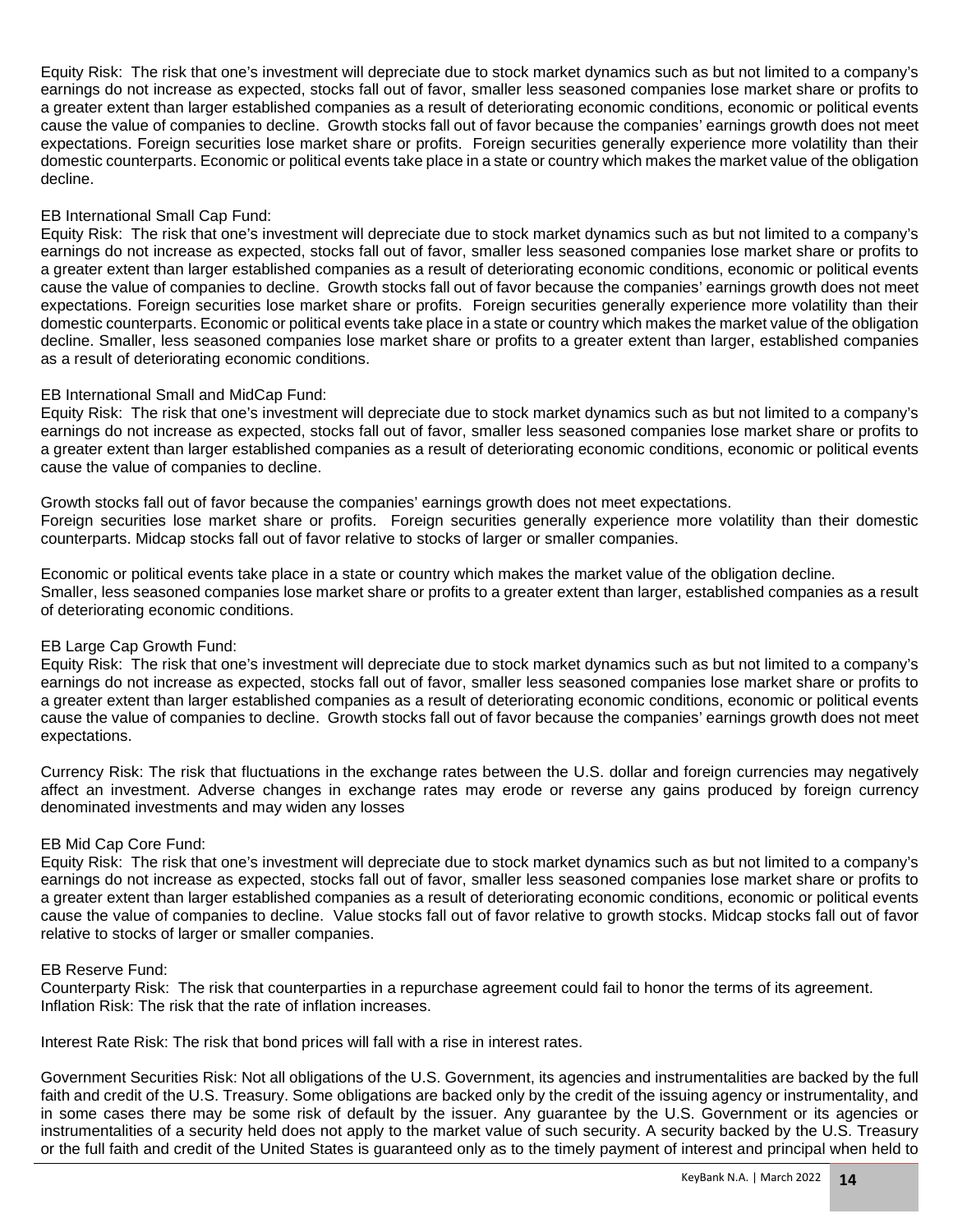maturity. In addition, because many types of U.S. Government securities trade actively outside the United States, their prices may rise and fall as changes in global economic conditions affect the demand for these securities.

Default Risk: A U.S. agency or instrumentality defaults on its obligation and the U.S. Government does not provide support.

#### EB Small Cap Value Equity Fund:

Equity Risk: The risk that one's investment will depreciate due to stock market dynamics such as but not limited to a company's earnings do not increase as expected, stocks fall out of favor, smaller less seasoned companies lose market share or profits to a greater extent than larger established companies as a result of deteriorating economic conditions, economic or political events cause the value of companies to decline. Value stocks fall out of favor relative to growth stocks. Smaller, less seasoned companies lose market share or profits to a greater extent than larger, established companies as a result of deteriorating economic conditions.

#### EB Small Cap Value Fund:

Equity Risk: The risk that one's investment will depreciate due to stock market dynamics such as but not limited to a company's earnings do not increase as expected, stocks fall out of favor, smaller less seasoned companies lose market share or profits to a greater extent than larger established companies as a result of deteriorating economic conditions, economic or political events cause the value of companies to decline. Value stocks fall out of favor relative to growth stocks. Smaller, less seasoned companies lose market share or profits to a greater extent than larger, established companies as a result of deteriorating economic conditions.

#### EB Value Equity Fund:

Equity Risk: The risk that one's investment will depreciate due to stock market dynamics such as but not limited to a company's earnings do not increase as expected, stocks fall out of favor, smaller less seasoned companies lose market share or profits to a greater extent than larger established companies as a result of deteriorating economic conditions, economic or political events cause the value of companies to decline.

Value stocks fall out of favor relative to growth stocks.

#### EB Mid Cap Value Fund:

Equity Risk: The risk that one's investment will depreciate due to stock market dynamics such as but not limited to a company's earnings do not increase as expected, stocks fall out of favor, smaller less seasoned companies lose market share or profits to a greater extent than larger established companies as a result of deteriorating economic conditions, economic or political events cause the value of companies to decline. Value stocks fall out of favor relative to growth stocks. Midcap stocks fall out of favor relative to stocks of larger or smaller companies.

#### EB Large Cap Value Fund:

Equity Risk: The risk that one's investment will depreciate due to stock market dynamics such as but not limited to a company's earnings do not increase as expected, stocks fall out of favor, smaller less seasoned companies lose market share or profits to a greater extent than larger established companies as a result of deteriorating economic conditions, economic or political events cause the value of companies to decline.

Value stocks fall out of favor relative to growth stocks.

#### EB Global Equity Fund:

Equity Risk: The risk that one's investment will depreciate due to stock market dynamics such as but not limited to a company's earnings do not increase as expected, stocks fall out of favor, smaller less seasoned companies lose market share or profits to a greater extent than larger established companies as a result of deteriorating economic conditions, economic or political events cause the value of companies to decline. Growth stocks fall out of favor because the companies' earnings growth does not meet expectations. Foreign securities lose market share or profits. Foreign securities generally experience more volatility than their domestic counterparts. Emerging market companies lose market share or profits. Emerging markets generally experience the most volatility. Economic or political events take place in a state or country which makes the market value of the obligation decline.

#### EB International Select Fund:

Equity Risk: The risk that one's investment will depreciate due to stock market dynamics such as but not limited to a company's earnings do not increase as expected, stocks fall out of favor, smaller less seasoned companies lose market share or profits to a greater extent than larger established companies as a result of deteriorating economic conditions, economic or political events cause the value of companies to decline. Growth stocks fall out of favor because the companies' earnings growth does not meet expectations. Foreign securities lose market share or profits. Foreign securities generally experience more volatility than their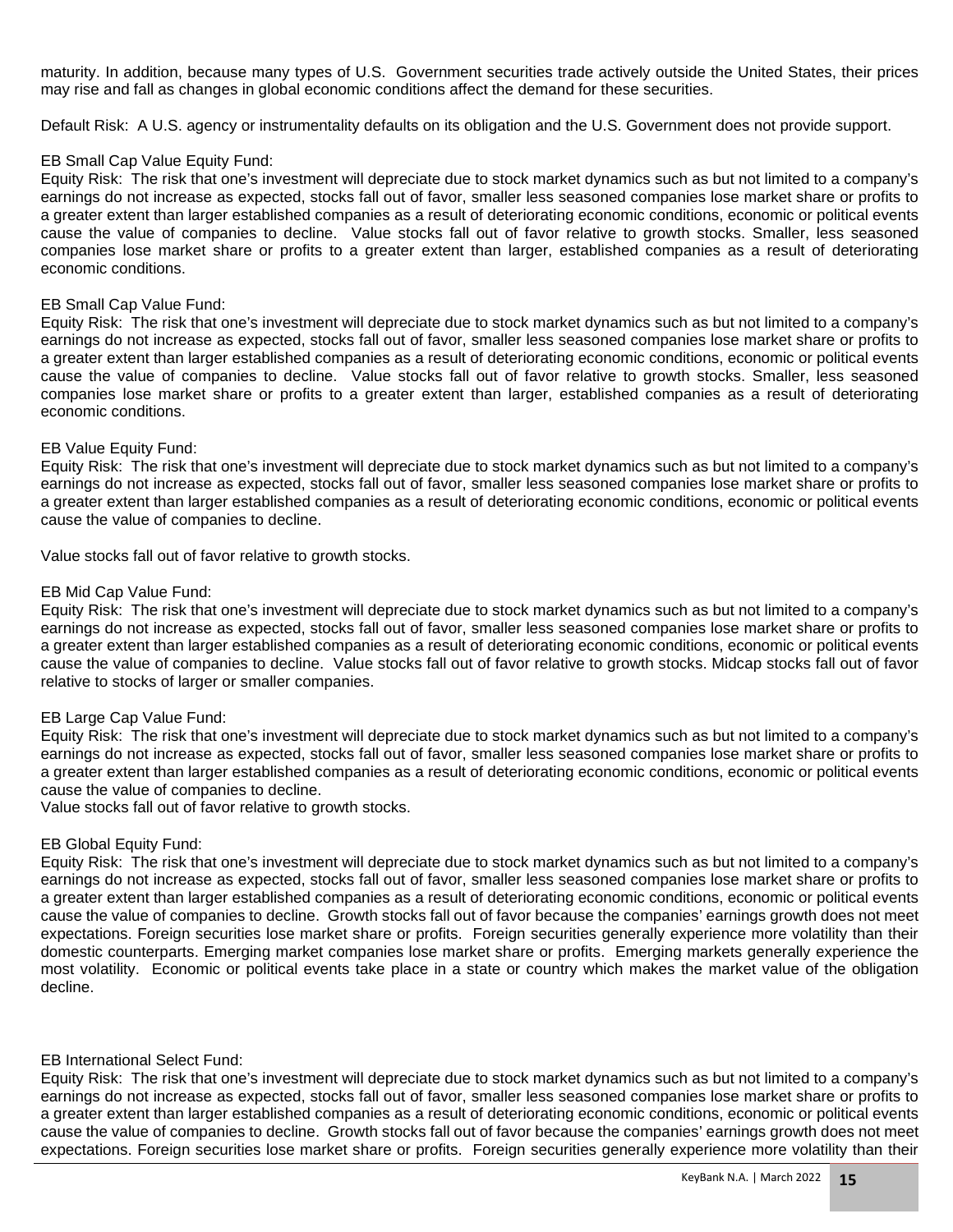domestic counterparts. Economic or political events take place in a state or country which makes the market value of the obligation decline.

#### EB Income Fund:

Inflation Risk: The risk that the rate of inflation increases.

Interest Rate Risk: The risk that bond prices will fall with a rise in interest rates.

Reinvestment Risk: The risk that the Fund reinvests at lower interest rates amounts that the Fund receives as interest, sale proceeds or amount received as a result of prepayment of mortgage-related securities.

Income Risk: The risk that the average life of a mortgage-related security is shortened or lengthened. Shorter strategies will have less interest rate risk relative to longer dated portfolios. Passive strategies will exhibit similar price fluctuations for a given interest rate environment to the respective benchmark index. Similarly, income in a given strategy may decline with a rise in rates.

Counterparty Risk: The risk that counterparties in a repurchase agreement could fail to honor the terms of its agreement.

Mortgage-Backed and Asset-Backed Securities Risk: Strategies that invest in securities issued by the U.S. Government and its agencies or instrumentalities, specifically mortgage-related securities may have different interest rate sensitivity than other bonds because of prepayments and other factors. Federal National Mortgage Association (Fannie Mae), Federal Home Loan Mortgage Corporation (Freddie Mac) and Government National Mortgage Association (Ginnie Mae) mortgage-backed securities carry additional risks and may be more volatile than other types of debt securities due to unexpected changes in interest rates. Risk's that should be considered may include the risk that the market value of the securities acquired declines, interest rates rise, new investments are made at lower interest rates than existing investments, the rate of inflation increases or the average life of a mortgage-related security is shortened or lengthened.

Mortgage-Backed Prepayment and Extension Risk: When interest rates fall, the principal on mortgage-backed and certain assetbacked securities may be prepaid. The loss of higher yielding underlying mortgages and the reinvestment of proceeds at lower interest rates can reduce the potential price gain in response to falling interest rates and reduce the value of your investment. When interest rates rise, the effective duration of the mortgage-related and other asset-backed securities may lengthen due to a drop in prepayments of the underlying mortgages or other assets. This is known as extension risk and would increase the sensitivity to rising interest rates and its potential for price declines.

Government Securities Risk: Not all obligations of the U.S. Government, its agencies and instrumentalities are backed by the full faith and credit of the U.S. Treasury. Some obligations are backed only by the credit of the issuing agency or instrumentality, and in some cases there may be some risk of default by the issuer. Any guarantee by the U.S. Government or its agencies or instrumentalities of a security held does not apply to the market value of such security. A security backed by the U.S. Treasury or the full faith and credit of the United States is guaranteed only as to the timely payment of interest and principal when held to maturity. In addition, because many types of U.S. Government securities trade actively outside the United States, their prices may rise and fall as changes in global economic conditions affect the demand for these securities.

#### EB Emerging Market Small Cap Fund:

Equity Risk: The risk that one's investment will depreciate due to stock market dynamics such as but not limited to a company's earnings do not increase as expected, stocks fall out of favor, smaller less seasoned companies lose market share or profits to a greater extent than larger established companies as a result of deteriorating economic conditions, economic or political events cause the value of companies to decline. Growth stocks fall out of favor because the companies' earnings growth does not meet expectations. Smaller, less seasoned companies lose market share or profits to a greater extent than larger, established companies as a result of deteriorating economic conditions. Foreign securities lose market share or profits. Foreign securities generally experience more volatility than their domestic counterparts. Emerging market companies lose market share or profits. Emerging markets generally experience the most volatility. Economic or political events take place in a state or country which makes the market value of the obligation decline.

#### EB All County World ex-U.S. Small Cap Fund:

Equity Risk: The risk that one's investment will depreciate due to stock market dynamics such as but not limited to a company's earnings do not increase as expected, stocks fall out of favor, smaller less seasoned companies lose market share or profits to a greater extent than larger established companies as a result of deteriorating economic conditions, economic or political events cause the value of companies to decline. Growth stocks fall out of favor because the companies' earnings growth does not meet expectations. Smaller, less seasoned companies lose market share or profits to a greater extent than larger, established companies as a result of deteriorating economic conditions. Foreign securities lose market share or profits. Foreign securities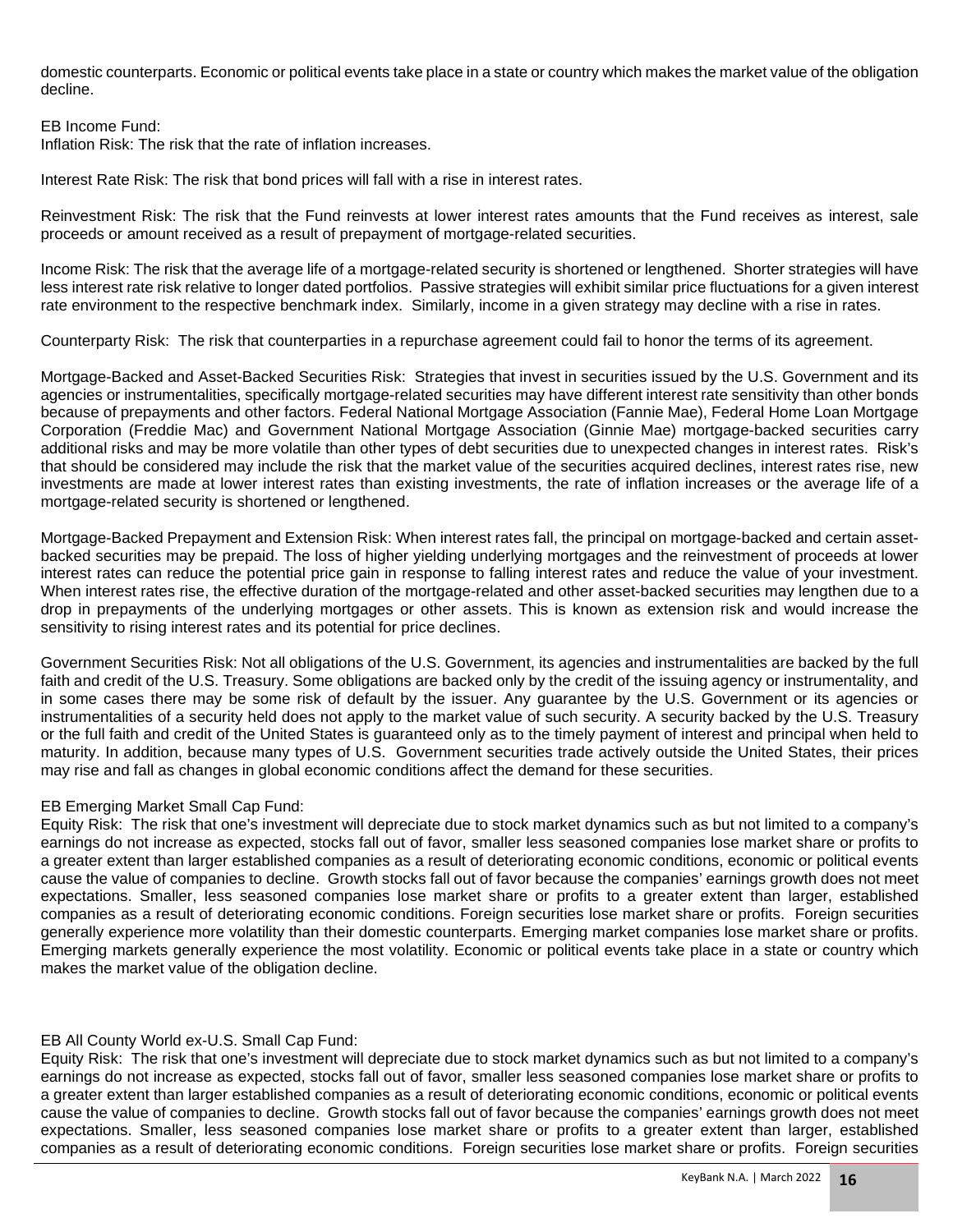generally experience more volatility than their domestic counterparts. Emerging market companies lose market share or profits. Emerging markets generally experience the most volatility. Economic or political events take place in a state or country which makes the market value of the obligation decline.

#### EB Emerging Market Large Cap Fund:

Equity Risk: The risk that one's investment will depreciate due to stock market dynamics such as but not limited to a company's earnings do not increase as expected, stocks fall out of favor, smaller less seasoned companies lose market share or profits to a greater extent than larger established companies as a result of deteriorating economic conditions, economic or political events cause the value of companies to decline. Growth stocks fall out of favor because the companies' earnings growth does not meet expectations. Foreign securities lose market share or profits. Foreign securities generally experience more volatility than their domestic counterparts. Emerging market companies lose market share or profits. Emerging markets generally experience the most volatility. Economic or political events take place in a state or country which makes the market value of the obligation decline.

#### EB Small and MidCap Fund:

Equity Risk: The risk that one's investment will depreciate due to stock market dynamics such as but not limited to a company's earnings do not increase as expected, stocks fall out of favor, smaller less seasoned companies lose market share or profits to a greater extent than larger established companies as a result of deteriorating economic conditions, economic or political events cause the value of companies to decline. Midcap stocks fall out of favor relative to stocks of larger or smaller companies. Smaller, less seasoned companies lose market share or profits to a greater extent than larger, established companies as a result of deteriorating economic conditions.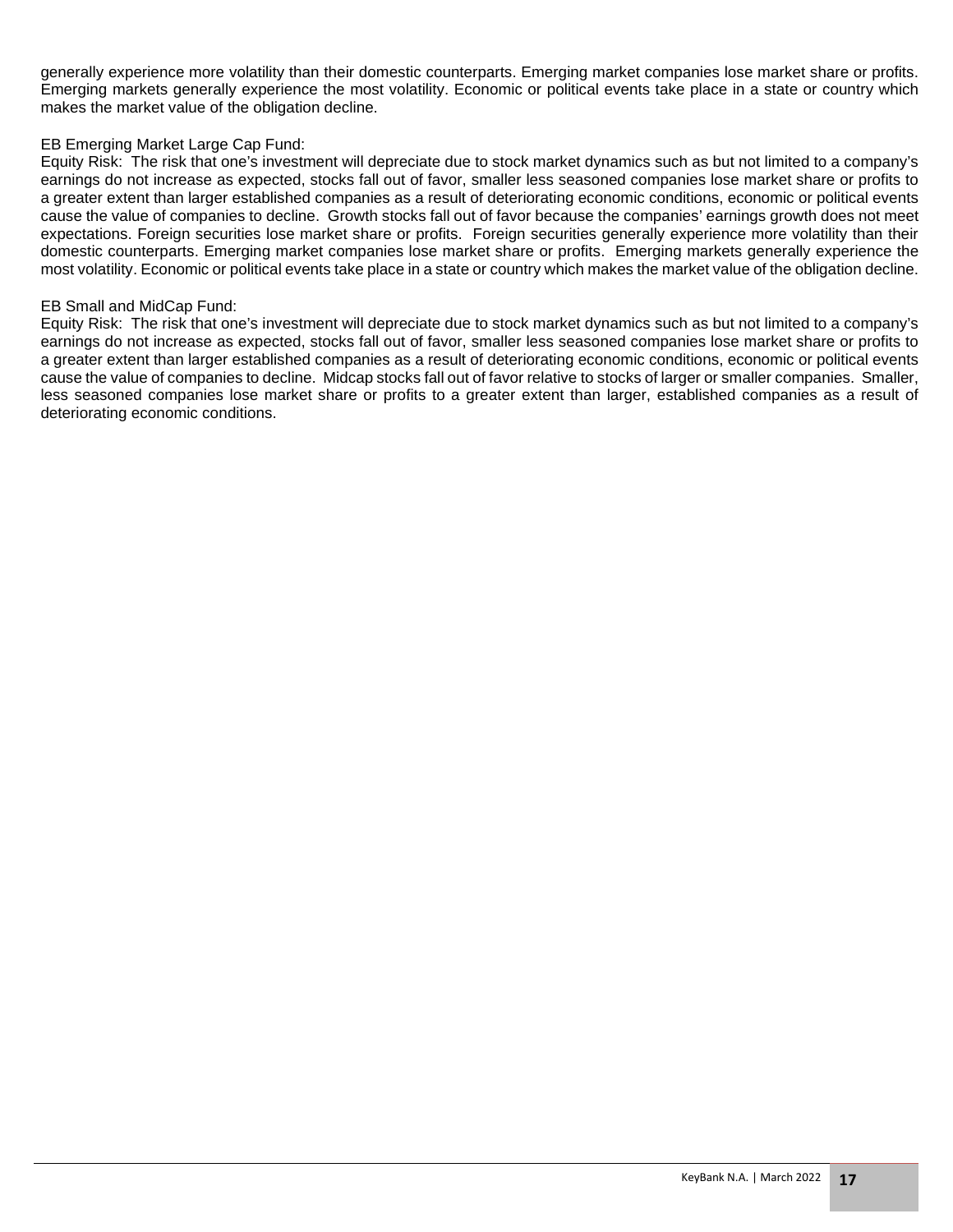### Investment Performance

Investment performance for each Fund under the MIT can be obtained from KeyBank or by contacting the plan's service provider which makes the MIT available as an investment option for selection by plan sponsors and participants. Past performance does not guarantee future results. The investment return and principal value of an investment will fluctuate so that an investor's units of the MIT, when redeemed, may be worth more or less than their original cost. Current performance may be lower or higher than prior performance.

| Total Return (%)                              |        |        |        |         |                 |  |  |  |  |
|-----------------------------------------------|--------|--------|--------|---------|-----------------|--|--|--|--|
| Total Return for the period ending 12/31/2020 |        |        |        |         |                 |  |  |  |  |
| December 31, 2021                             | 1 Year | 3 Year | 5 Year | 10 Year | Since Inception |  |  |  |  |
| <b>Net of Operating Expense</b>               |        |        |        |         |                 |  |  |  |  |
| KeyBank EB Short Term Investment Fund         | 0.11   | 1.04   | 1.27   | 0.79    | 4.87            |  |  |  |  |
| ICE BofAML 3 Month US Treasury Bill Index     | 0.05   | 0.96   | 1.11   | 0.60    | 4.31            |  |  |  |  |

The performance quoted represents past performance and is not a guarantee of future results. The investment return and principal value of an investment will fluctuate so that an investor's shares, when redeemed, may be worth more or less than their original cost. Current performance may be lower or higher than the performance data quoted.

The inception data of the Funds may not be reflective of the inception date, or date of first funding for the initial SNAV of a fee administration venue. Performance presented which predates the inception of the SNAV may reflect a blending of the net of fees returns and the synthetic net of fees returns which are calculated by taking the gross of fees returns for the Fund less the basis point fee for the period pertinent to the difference from inception of the fund and the inception of the fee administration venue.

Note: The KeyBank Multiple Investment Trust For Employee Benefit Trusts (the "MIT") is a collective investment fund for employee benefit trusts and plans consisting of a number of investment funds (each, a "Fund" and collectively, the "Funds") the names and investment objectives of which are set forth in the Investment Objectives listed under each MIT Fund Investment Policy. The Funds referenced in the Total Return chart above reflect the funded accounts as of the close of the fiscal year 12/31.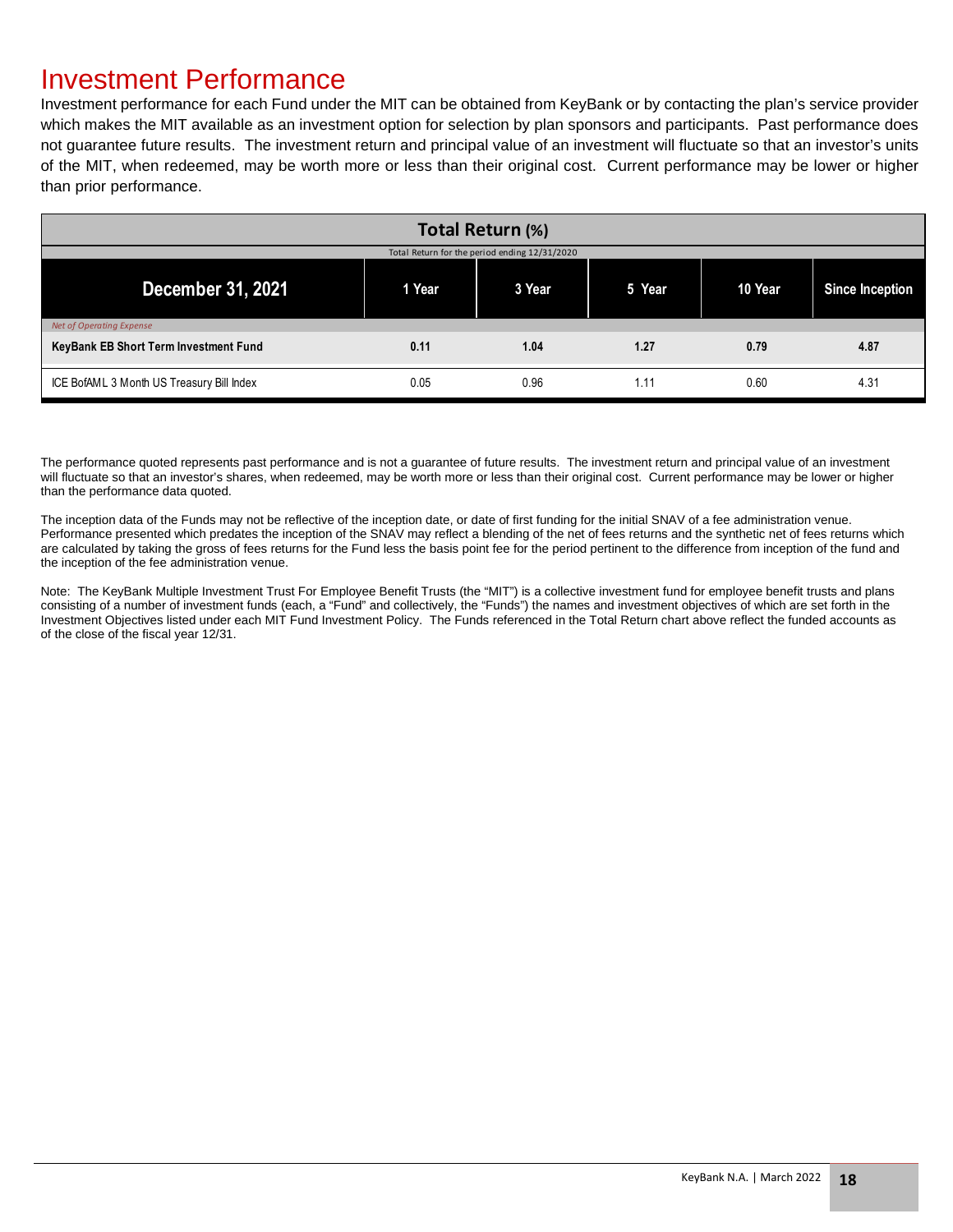## Operating Expense

| <b>December 31, 2021</b>              | Total<br><b>Expense</b><br>Ratio ** | Investment<br>Management<br><b>Expense</b> | <b>Operating Expense Detail</b>               |                 |                                    |                                         |  |  |
|---------------------------------------|-------------------------------------|--------------------------------------------|-----------------------------------------------|-----------------|------------------------------------|-----------------------------------------|--|--|
|                                       |                                     |                                            | <b>Audit</b>                                  | <b>Advisory</b> | <b>Expense</b><br><b>Recapture</b> | <b>Underlying</b><br>Asset <sup>2</sup> |  |  |
|                                       |                                     |                                            | Basis Points for the period ending 12/31/2020 |                 |                                    |                                         |  |  |
| KeyBank EB Short Term Investment Fund | 4.85                                | - - -                                      | 0.46                                          | $- - -$         | 1.17                               | 3.22                                    |  |  |

<sup>1</sup> KeyBank National Association will charge the Fund's maintained under the KeyBank Multiple Investment Trust for Employee Benefit Trust ("MIT") the reasonable expenses incurred in the administration of the CTFs, including striking a daily net asset value, financial report preparation, printing and distribution, audit, wrap, advisory, valuation of asset, adhering to trading abuse policies of the CTFs (and the additional necessary systems, support and hardware, associated therewith). These fees will be allocated against the income of the CTFs and, if the income should prove to be insufficient, against the principal of the CTFs.

The overall Fund expense will be disclosed in the annual reports of the Funds. The Fund Gross Total Operating Expense Ratio is the amount of expenses deducted from the Fund's assets that are the amounts shown as expenses in the Fund's statement of operations and does not include shareholder type fees that would be charged directly against a participant's account (i.e. fees not included or embedded in the Product's operating expenses). Non-Platform direct investment accounts may be charged an overall investment management fee not specific to the MIT Fund or EB MaGIC Fund investment; may not include expense related to custody, trust and/or recordkeeping services which may be obtained from the Plan Recordkeeper or Trustee.

2 Underlying Asset Expense refers to underlying investment of the Fund invested in KeyBank EB Short Term Investment Fund.

\*\* Total expense ratio is gross of investment management expense or any expense born by the account such as but not limited to investment management, custody, or other expense not associated with the administration of the Fund.